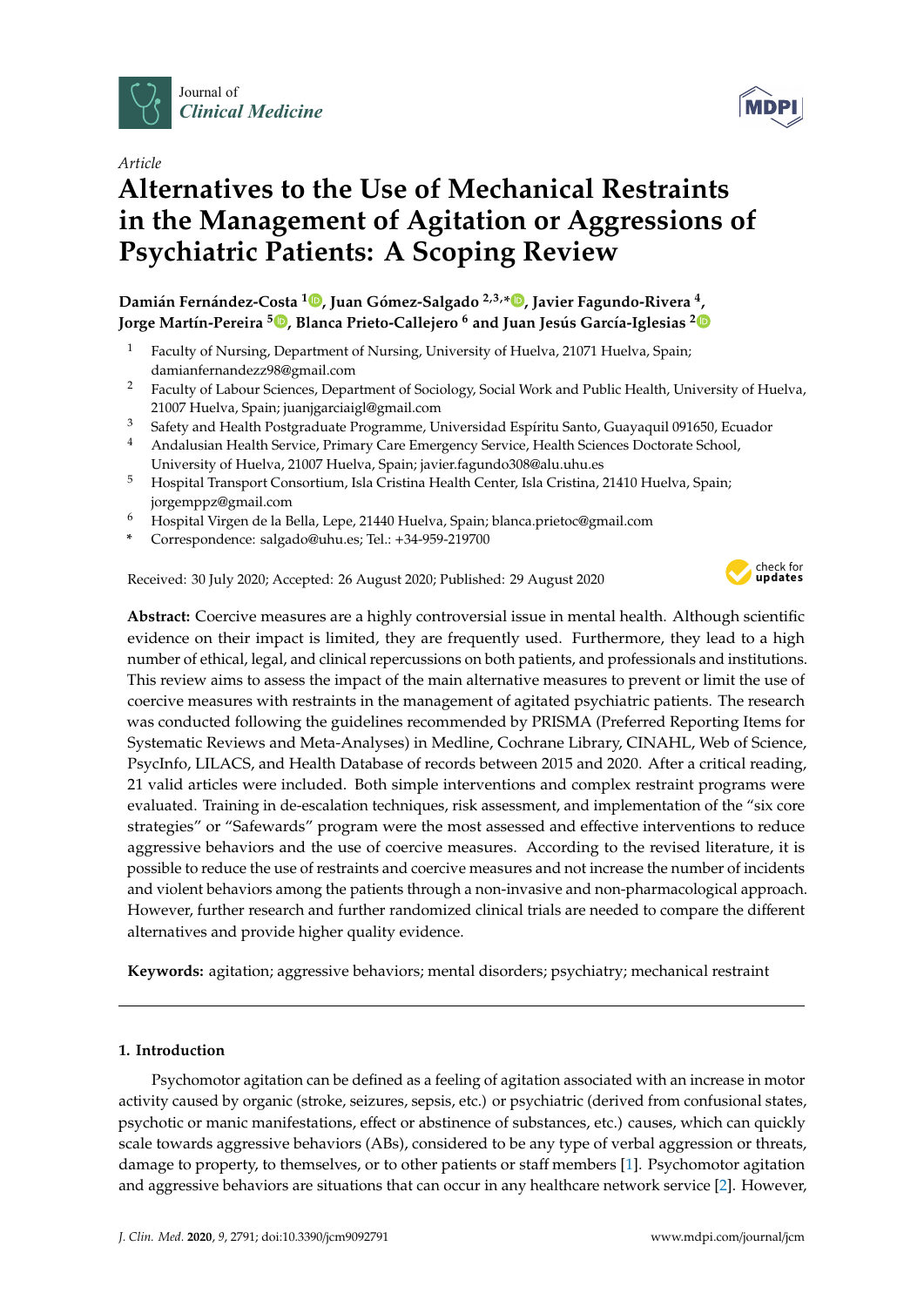it is in mental health hospitalization units (MHHU) and psychiatric emergencies where psychomotor agitation or treating with aggressive or altered users is common [\[2](#page-16-1)[,3\]](#page-16-2).

Historically and generally in almost every developed country, the management of psychomotor agitation and AB is done through restrictive approaches, with the aim of controlling and reducing violent behaviors against the patient, others, or the environment [\[4,](#page-16-3)[5\]](#page-16-4). This approach generally includes involuntary admittance and treatment, seclusion, and restraint [\[5\]](#page-16-4). Restraint explicitly refers to methods that limit freedom of movement, including physical restraints or mechanical restraint (MR), which is the method most widely used and, at the same time, the most controversial [\[4\]](#page-16-3).

The term "mechanical restraint" refers to any method that includes application, control, and removal of mechanical fastening devices (belts, anklets, rails) used to directly limit physical mobility [\[5\]](#page-16-4). Although most experts agree on their indications of use, there are several ethical, legal, and clinical connotations to consider, and little data available to support the actual safety and efficiency of its use.

The use of restraints involves a practice of forced intervention that is at odds with the United Nations Convention on the Rights of Persons with Disabilities for limiting fundamental human rights such as freedom of choice or movement, autonomy, and physical integrity [\[6\]](#page-16-5). There is great variability regarding the clinical practice of these measures among countries, and even regions, subject to international, European, state, and local laws and regulations. This situation makes it difficult to develop guidelines for clinical practice, which would standardize, regulate, and control the use of measures and improve the transparency of recorded incidents and adverse effects in medical records and hospital documents. This situation causes arbitrariness and, above all, lack of control with regards to which type of technique to apply. In fact, statistics indicate that between 10% and 30% of patients admitted to MHHU in the United States and Europe are subjected to some form of coercive measures [\[2\]](#page-16-1). In 2003, the EUNOMIA project (European Evaluation of Coercion in Psychiatry and Harmonization of Best Clinical Practice), a multicentre study carried out in 12 European countries with the aim of developing a European Guideline containing relevant intervention, implementation, and control measures as a result of the non-existent regulation on coercive measures (CMs), showed large significant variations in the frequency of use among countries, being Poland, Greece, and Italy, the countries where these measures are more widely used [\[7\]](#page-16-6).

Adverse effects of CMs, and especially MR, have repercussions for patients (physical and psychological injuries, decreased therapeutic partnership), health professionals (injuries, burnouts, diminished therapeutic alliance), and institutions (economic impact). Two recent studies have described a wide variety of physical and psychological effects for CMs [\[4](#page-16-3)[,5\]](#page-16-4). Among all the existing ones, MR appeared to be the least tolerated as a variety of adverse effects (AE) (lacerations, rhabdomyolysis, bruises, etc.) have been reported for this sole practice, including death by strangulation or pulmonary embolism. Another inherent risk in this practice, even when a correct start-up and evaluation has been carried out according to the established protocols, is venous thromboembolism, with a prevalence of 1 in 10 patients, thus increasing the risk with the duration of the restraint [\[6\]](#page-16-5). Alternatively, seclusion and restraint (S/R) is associated with negative emotions, particularly with feelings of punishment and distress, highlighting the incidence of post-traumatic stress after S/R, which is between 25% and 47% of cases [\[5\]](#page-16-4).

MR is considered to be a difficult and risky procedure, potentially dangerous for patients, but also to staff. Another recent study has suggested that MR involves unpleasant and stigmatizing practices for professionals, and does not exclude emotional discomfort and possible injuries during its application (kicks, strangulation, exposure to bodily fluids, etc.), which has caused many professionals to seek a justification for their use, not only for therapeutic purposes but also as punishment or to "educate patients" [\[8\]](#page-16-7).

Since 1990, and especially in recent years, most guidelines and standards of regulatory agencies and accreditation bodies (The U.S. Centers for Medicaid & Medicare Services, The Joint Commission, The National Institute for Health and Care Excellence, etc.) recommend that MR should only be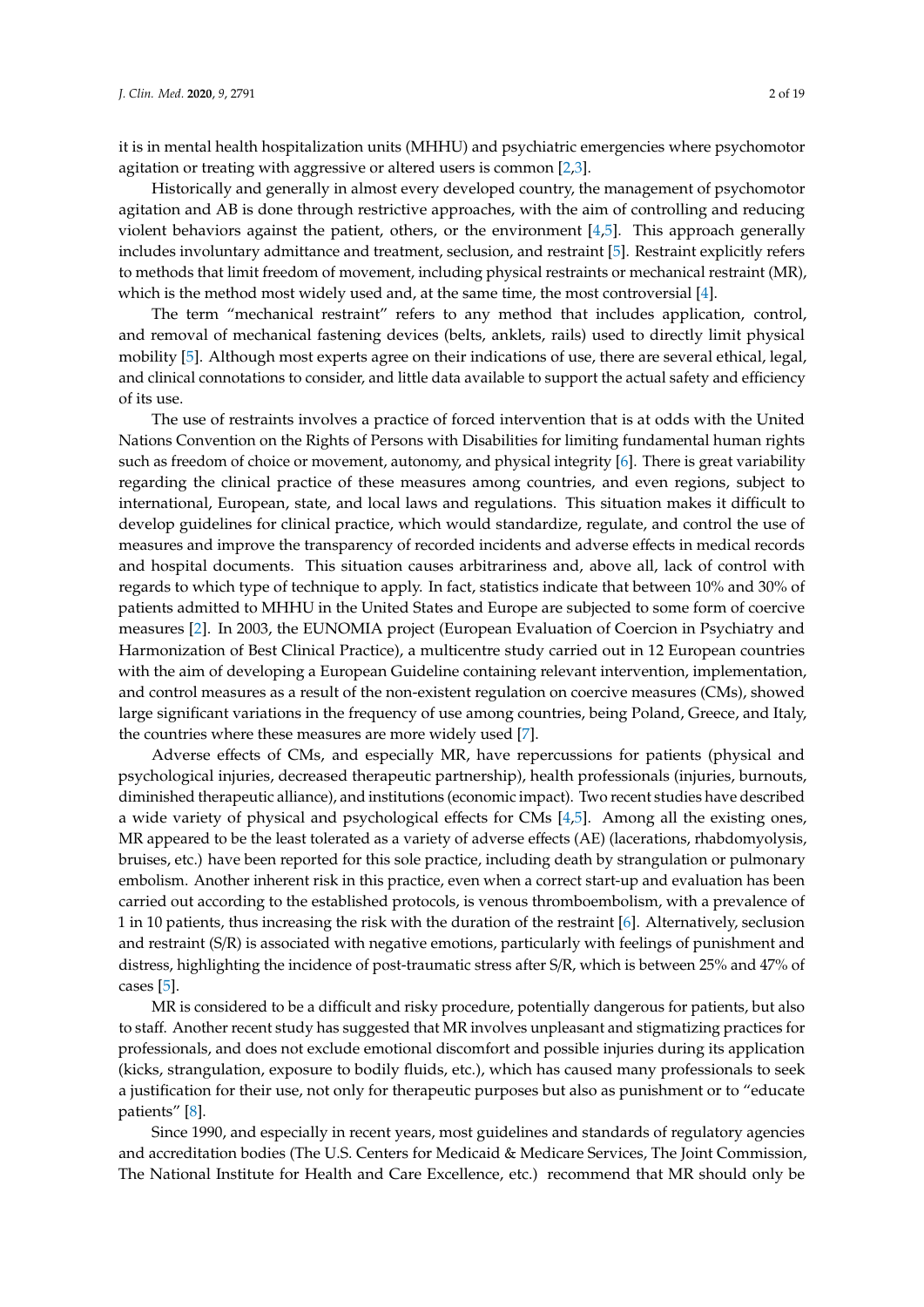considered as a last resort, once all de-escalation techniques have failed and in the event of an emergency situation that compromises the life or physical integrity of the patient or third parties [\[2–](#page-16-1)[5\]](#page-16-4).

Given the high incidence of violent events among these types of patients and institutional efforts to reduce CMs, in 2012, a systematic review (SR) with meta-analysis offered by the National Institute for Health Research (NIHR) assessed a wide variety of pharmacological and psychosocial interventions with the aim of tackling this problem and identifying measures associated with a successful decrease in ABs. In fact, this review revealed significant new literature on the matter, and highlighted the scarcity of randomized clinical trials (RCTs) as compared with other fields of research, especially referring to non-pharmacological interventions and the need to improve the quality of the designs for future research [\[9\]](#page-16-8).

On the one hand, two RCTs are highlighted for accumulating almost all the evidence regarding the successful decrease of ABs through individual alternative measures. Abderhalden et al., in 2008 [\[10\]](#page-16-9), through a standardized evaluation of the risk of violence among hospitalized patients using the Broset Violence Checklisht (BVC), observed a decrease of 41% and of 27% for violent events and the use of CM, respectively, in intervention rooms. Van de Sande, in 2011 [\[11\]](#page-16-10), compared a decrease in ABs and restraint rates through a daily risk of violence assessment by BVC and other predictive risk scales, and obtained a decrease in violent events in intervention rooms as compared with control rooms. In spite of the mainly positive results, in Abderhalden's study, the severity of violent events did not decrease in a significant way by the end of the study. For Van de Sande's RCT, after correcting for the number of days spent by the patients in the room, the decrease in the number of violent patients or the number of restraint measures used obtained significant statistics with respect to control rooms. In addition, the results could not be compared in the context of other evidences as these were the first obtained in those dates, nor could nursing staff be masked, who were in charge of assessing and predicting the risk of violence.

On the other hand, more recent SRs have suggested that many AB situations and the use of CM are preventable, through structured risk assessment, appropriate staff training in de-escalation techniques, and complex restraint programs that integrate various proactive non-invasive measures, based on scientific evidence, with fewer associated risks [\[2,](#page-16-1)[4,](#page-16-3)[5\]](#page-16-4).

In this sense, it seems that scientific literature regarding RCTs on non-invasive and non-pharmacological interventions is still limited as compared with a great number of quasi-experimental studies that do not require randomization or informed consent, especially if the studies are focused on exclusive reduction of AB and RM [\[12,](#page-16-11)[13\]](#page-16-12).

On the basis of an exhaustive review of the literature, this study seems to be one of the first SR that aims to analyze the efficacy of alternative measures, with the purpose of preventing or reducing the use of RM separately on an agitated or violent psychiatric patient. At the same time, it aims at offering a more comprehensive view of the scope of these alternative measures. As a secondary objective, assessing the efficacy of these interventions was proposed to reduce the use of other coercive measures.

#### **2. Experimental Section**

A scoping review of the records of different databases was carried out, following an initially pre-established protocol that had been previously approved by the revision team in order to minimize the risk of publication and selection bias, thus ensuring optimal organization and content. This was done by applying the rules established in the PRISMA (Preferred Reporting Items for Systematic Reviews and Meta-Analyses) declaration [\[14\]](#page-16-13). Following the evidence-based clinical practice [\[15\]](#page-17-0), and using the PICO format (see Table [1\)](#page-3-0), a suitable question, which could be clinically answered, was prepared, and the different search strategies were derived from it, which are presented in Table [2.](#page-4-0)

The literature review was done between December 2019 and January 2020, in the following databases: Medline, Cochrane Library, CINAHL (Cumulative Index to Nursing and Allied Health Literature), Web of Science, PsycInfo, LILACS (Literatura Latinoamericana y del Caribe en Ciencias de la Salud), and Health Database, adapting the search terms to each meta-search engine. The studies search and selection were mainly carried out by the main researchers and scrutinized by a third researcher.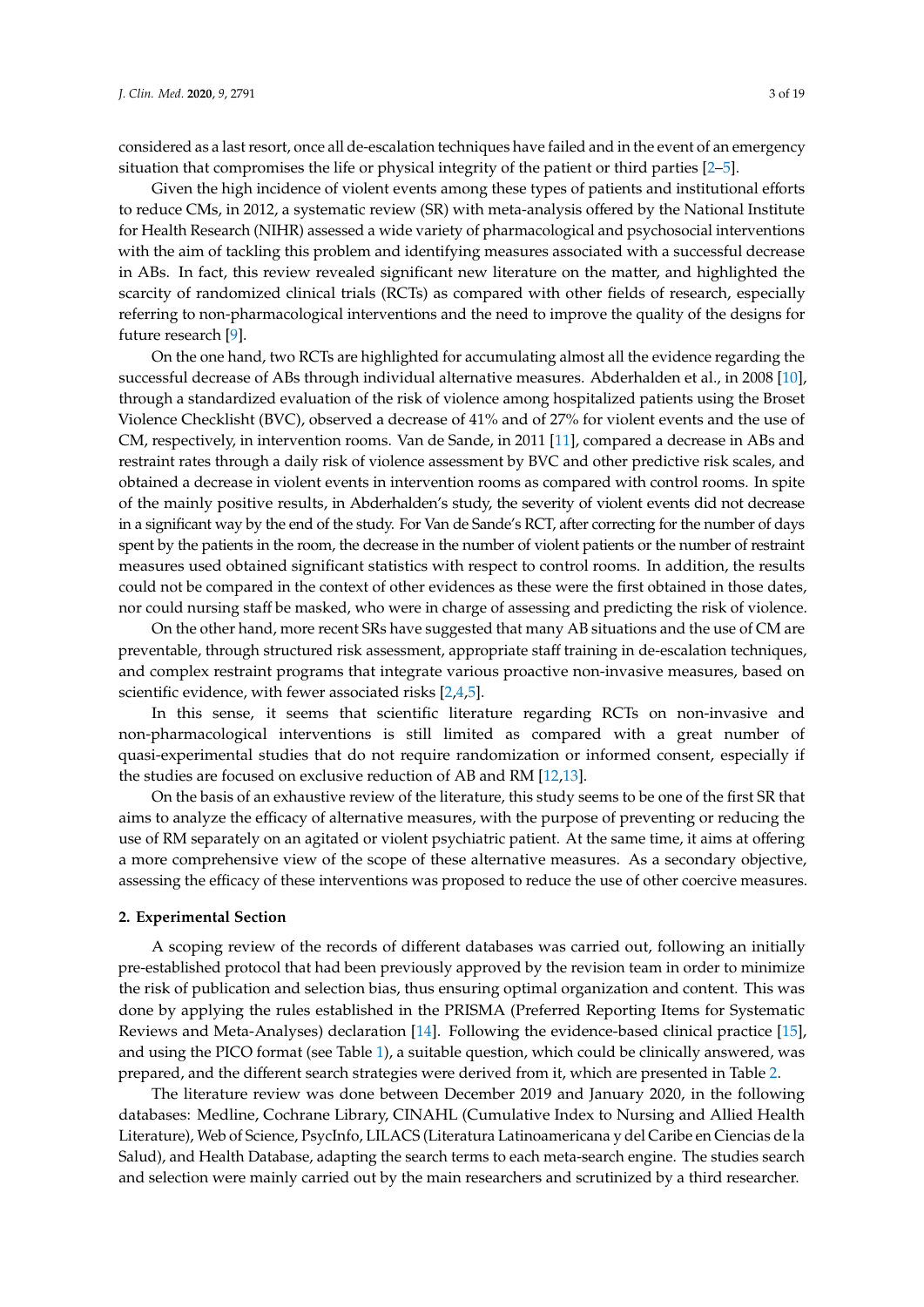<span id="page-3-0"></span>**Table 1.** Structure of the research question through the population, intervention, comparison, and outcomes (PICO) format.

| Population<br>Intervention<br>Comparison<br>Outcomes |                          | Agitated psychiatric patients<br>Strategies to prevent agitation, aggressive behaviour, and/or use of MR<br>Usual treatment and/or coercive measures<br>Prevent or reduce escalation towards aggressive behaviours or the use of CM (specially MR) in mental health.                                                                                                                                                                                                                                                                                                                                                                                                                                                                                                                                                        |                         |                  |  |  |  |  |  |  |  |
|------------------------------------------------------|--------------------------|-----------------------------------------------------------------------------------------------------------------------------------------------------------------------------------------------------------------------------------------------------------------------------------------------------------------------------------------------------------------------------------------------------------------------------------------------------------------------------------------------------------------------------------------------------------------------------------------------------------------------------------------------------------------------------------------------------------------------------------------------------------------------------------------------------------------------------|-------------------------|------------------|--|--|--|--|--|--|--|
|                                                      |                          | CM, coercive measures, MR, mechanical restraints.                                                                                                                                                                                                                                                                                                                                                                                                                                                                                                                                                                                                                                                                                                                                                                           |                         |                  |  |  |  |  |  |  |  |
|                                                      |                          | Table 2. Search strategy in databases.                                                                                                                                                                                                                                                                                                                                                                                                                                                                                                                                                                                                                                                                                                                                                                                      |                         |                  |  |  |  |  |  |  |  |
| Database                                             | Date                     | <b>Search Strategy</b>                                                                                                                                                                                                                                                                                                                                                                                                                                                                                                                                                                                                                                                                                                                                                                                                      | TA                      | PA               |  |  |  |  |  |  |  |
| <b>LILACS</b>                                        | 20 June 2020<br>18:00    | #1(Mental disorders [MH] OR psychiatry OR psychiatric)<br>#2 (coercion OR restraint OR mechanical restraint)<br>#3 (psychomotor agitation [MH] OR aggressive behavior OR aggression [MH])<br>#4 #1 AND #2 AND #3 AND la:("en")) AND (year_cluster:[2015 TO 2020])                                                                                                                                                                                                                                                                                                                                                                                                                                                                                                                                                           | $\overline{\mathbf{c}}$ | $\mathbf{1}$     |  |  |  |  |  |  |  |
|                                                      | 20 June 2020<br>10:17    | #1 (Trastorno mental [DeCS] OR psiquiatría OR psiquiátrico)<br>#2 (coerción OR restricción OR contención mecáncia)<br>#3 (agitación psicomotriz [DeCS] OR comportamiento agresivo OR agresión [DeCS])<br>#4 #1 AND #2 AND #3 AND la:("en")) AND (year_cluster:[2015 TO 2020])                                                                                                                                                                                                                                                                                                                                                                                                                                                                                                                                               | $\boldsymbol{0}$        | $\boldsymbol{0}$ |  |  |  |  |  |  |  |
| <b>CUIDEN</b>                                        | 20 June 2020<br>12:33    | #1(Mental disorders [MH] OR psychiatry OR psychiatric)<br>#2 (coercion OR restraint OR mechanical restraint)<br>#3 (psychomotor agitation [MH] OR aggressive behavior OR aggression [MH])<br>#4 #1 AND #2 AND #3                                                                                                                                                                                                                                                                                                                                                                                                                                                                                                                                                                                                            | $\mathbf{1}$            | $\boldsymbol{0}$ |  |  |  |  |  |  |  |
|                                                      | 20 June 2020<br>17:40    | (("Trastorno") AND (("mental") AND (("") OR (("psiquiatría") OR ("psiquiátrico"))))) AND<br>((("coerción") OR (("restricción") OR (("contención") AND ("mecáncia")))) AND<br>("agitación") AND (("psicomotriz [DeCS]") OR (("comportamiento") AND (("agresivo")<br>OR ("agresión [DeCS]"))))))                                                                                                                                                                                                                                                                                                                                                                                                                                                                                                                              | $\boldsymbol{0}$        | $\boldsymbol{0}$ |  |  |  |  |  |  |  |
| Cochrane Library                                     | 20 June 2020<br>11:44    | #1 MeSH terms: [Mental Disorder] explode all trees<br>#2 MeSH terms: [Mental Health Services] explode all trees<br>#3(severe mental disorder* OR severe mental illness* OR psychiatry* OR psychiatric*)<br>(search word variations)<br>#4 #1 AND #2 AND #3<br>#5 (non-pharmacological intervention OR reduc* OR prevent*) (search word variations)<br>#6MeSH terms: [Restraint, Physical] explode all trees<br>#7(coercion OR restraint OR coerciv* OR mechanical restraint) (search word variations)<br>#8 #4 AND #5 AND #6 AND #7<br>#9 MeSH terms: [Psychomotor Agitation] explode all trees<br>#10 MeSH terms: [Aggression] explode all trees<br>#11 #8 AND #9 AND #10<br>#12 (aggress* OR aggressive behavior OR violent) (search word variations)<br>#13 #4 AND #11 AND #12<br>Publication year between 2015 and 2020 | 13                      | 6                |  |  |  |  |  |  |  |
| <b>CINALH</b>                                        | 20 June 2020<br>11:35    | #1 (mental disorder OR severe mental disorder* OR severe mental illness* psychiatry* OR<br>psychiatric* OR "Mental health hervices")<br>#2 (non-pharmacological intervention OR reduc* OR prevent*)<br>#3(coercion OR restraint OR coerciv* OR mechanical restraint)<br>#4(psychomotor agitation OR aggressive behavior OR aggression OR violent* OR<br>"violence")<br>#5 #1 AND #2 AND #3 AND #4<br>Limits—Publication date: 20150101-20201231; Expanders—Apply related words; Apply<br>equivalent subjects; Specify by Language: English; Spanish; Search modes—Boolean/Phrase                                                                                                                                                                                                                                            | 104                     | 17               |  |  |  |  |  |  |  |
|                                                      | 2 January 2020<br>09:53  | #1 (mental disorder [MH] OR severe mental disorder* OR severe mental illness* psychiatry*<br>OR psychiatric* OR "Mental health hervices"[MH])<br>#2 (non-pharmacological intervention OR reduc* OR prevent*)<br>#3(coercion OR restraint OR coerciv* OR mechanical restraint)<br>#4(psychomotor agitation [MH] OR aggressive behavior OR aggression [MH] OR violent*<br>OR "violence" [MH])<br>#5 #1 AND #2 AND #3 AND #4<br>Limits—Publication date: 20150101-20201231; Expanders—Apply related words; Apply<br>equivalent subjects; Specify by Language: English; Spanish; Search modes—Boolean/Phrase                                                                                                                                                                                                                    | 55                      | $\boldsymbol{0}$ |  |  |  |  |  |  |  |
| <b>MEDLINE</b><br>[via Pubmed]                       | 4 January 2020<br>16:44  | (mental disorders OR severe mental disorder* OR severe mental illness* psychiatry* OR<br>psychiatric* OR "Mental Health Services") AND (non-pharmacological intervention OR<br>reduc* OR prevent*) AND (coercion OR restraint OR coerciv* OR mechanical restraint) AND<br>(Psychomotor agitation OR aggressive behavior OR aggression* OR violent OR violence)<br>Filters applied: complete text, in the last 5 years, English, Spanish                                                                                                                                                                                                                                                                                                                                                                                     | 162                     | 27               |  |  |  |  |  |  |  |
| Web of Science                                       | 8 January 2020<br>17:22  | (mental disorders OR severe mental disorder* OR severe mental illness* psychiatry* OR<br>psychiatric* OR "Mental Health Services") AND (non-pharmacological intervention OR<br>reduc* OR prevent*) AND (coercion OR restraint OR coerciv* OR mechanical restraint) AND<br>(Psychomotor agitation OR aggressive behavior OR aggression* OR violent OR violence)<br>Refined by: AND LANGUAGES: (ENGLISH OR SPANISH)<br>Time lapse: Last 5 years                                                                                                                                                                                                                                                                                                                                                                               | 160                     | 23               |  |  |  |  |  |  |  |
|                                                      | 12 January 2020<br>11:39 | (((mental disorder[MH] OR severe mental disorder* OR severe mental illness* psychiatry*)<br>OR psychiatric* OR "Mental health hervices"[MH])) AND ((non-pharmacological<br>intervention OR reduc* OR prevent*)) AND ((coercion OR restraint OR coerciv* OR<br>mechanical restraint)) AND ((psychomotor agitation[MH] OR aggressive behavior OR<br>aggression [MH] OR violent* OR "violence"[MH])))<br>Refined by: LANGUAGES: (ENGLISH)<br>Time lapse: Last 5 years                                                                                                                                                                                                                                                                                                                                                          | 49                      | 0                |  |  |  |  |  |  |  |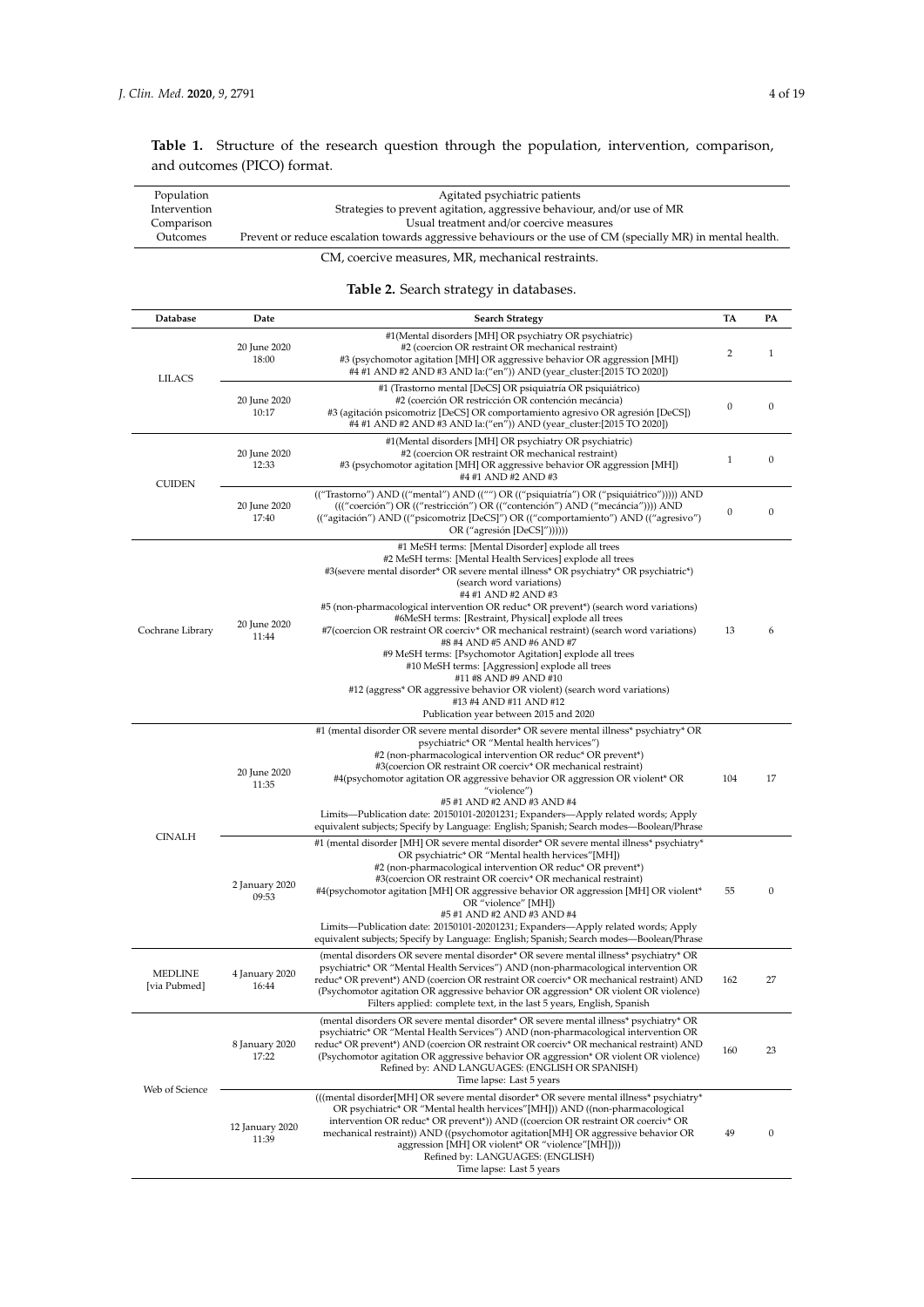<span id="page-4-0"></span>

| <b>Database</b>            | Date                     | <b>Search Strategy</b>                                                                                                                                                                                                                                                                                                                                                                                                                                             | TA  | PA |
|----------------------------|--------------------------|--------------------------------------------------------------------------------------------------------------------------------------------------------------------------------------------------------------------------------------------------------------------------------------------------------------------------------------------------------------------------------------------------------------------------------------------------------------------|-----|----|
| Health Database            | 13 January 2020<br>17:06 | (mental disorders OR severe mental disorder* OR severe mental illness* psychiatry* OR<br>psychiatric* OR "Mental Health Services") AND (non-pharmacological intervention OR<br>reduc* OR prevent*) AND (coercion OR restraint OR coerciv* OR mechanical restraint) AND<br>(Psychomotor agitation OR aggressive behavior OR aggression* OR violent OR violence)<br>Filters applied: complete text, in the last 5 years, English, Spanish                            | 146 |    |
| PsycINFO<br>[via ProQuest] | 19 January 2020<br>20:53 | (mental disorders OR severe mental disorder* OR severe mental illness* psychiatry* OR<br>psychiatric* OR "Mental Health Services") AND (non-pharmacological intervention OR<br>reduc* OR prevent*) AND (coercion OR restraint OR coerciv* OR mechanical restraint) AND<br>143<br>(Psychomotor agitation OR aggressive behavior OR aggression* OR violent OR violence)<br>Additional limits-Date: From 1 January 2015 to 1 January 2020; Language: Spanish, English |     | 24 |
|                            |                          | Total articles found, 835                                                                                                                                                                                                                                                                                                                                                                                                                                          |     |    |
|                            |                          | Total preselected articles, 105                                                                                                                                                                                                                                                                                                                                                                                                                                    |     |    |
|                            |                          | Total articles after duplicates removal, 61                                                                                                                                                                                                                                                                                                                                                                                                                        |     |    |

**Table 2.** *Cont.*

TA, total articles; PA, preselected articles.

Although we originally intended to carry out a systematic review with a meta-analysis in order to assess the efficacy of alternatives to the use of MR, due to the lack of RCTs and given the great variability of designs in the field (see Section [4.3\)](#page-14-0), this was not possible. Therefore, in order to meet the study objectives, other types of designs were included and a scoping review of the results found was eventually carried out.

Therefore, the following inclusion criteria were used: studies conducted between 2015 and 2020; scientific literature on clinical trials, analytical observational studies (cohort and control case studies), and quasi-experimental pre-post design studies to assess the efficacy of alternatives to coercive measures and systematic reviews to also gain a better understanding; written literature in English or Spanish; articles that discussed at least one of the following characteristics, i.e., simple interventions (Table [3\)](#page-5-0) or complex S/R reduction programs, potentially useful in the reduction and prevention of MR use.

Opinion articles, case series, and records of low scientific evidence were excluded. Studies focusing on dementia patients were also excluded, as they often involve patients with different psychiatric and cognitive profiles for the interventions described here, which could deviate from the focus.

Once the studies were selected, a table was designed for the extraction of the following data: study type, country and date of publication, study design, sample size, evaluated measurements, efficacy, and methodological quality of the study. In order to better represent the references included, the table has been divided into primary studies and multiple-study reviews, stratified according to the level of methodological quality obtained (see Table [4\)](#page-7-0) [\[16–](#page-17-1)[36\]](#page-18-0). The impact of the analyzed interventions was determined by the results provided by the different studies in terms of a decrease in the number or mean time of use of mechanical restraints, or a decrease in the number of aggressive behaviors, duration, or severity (by validated aggression scales).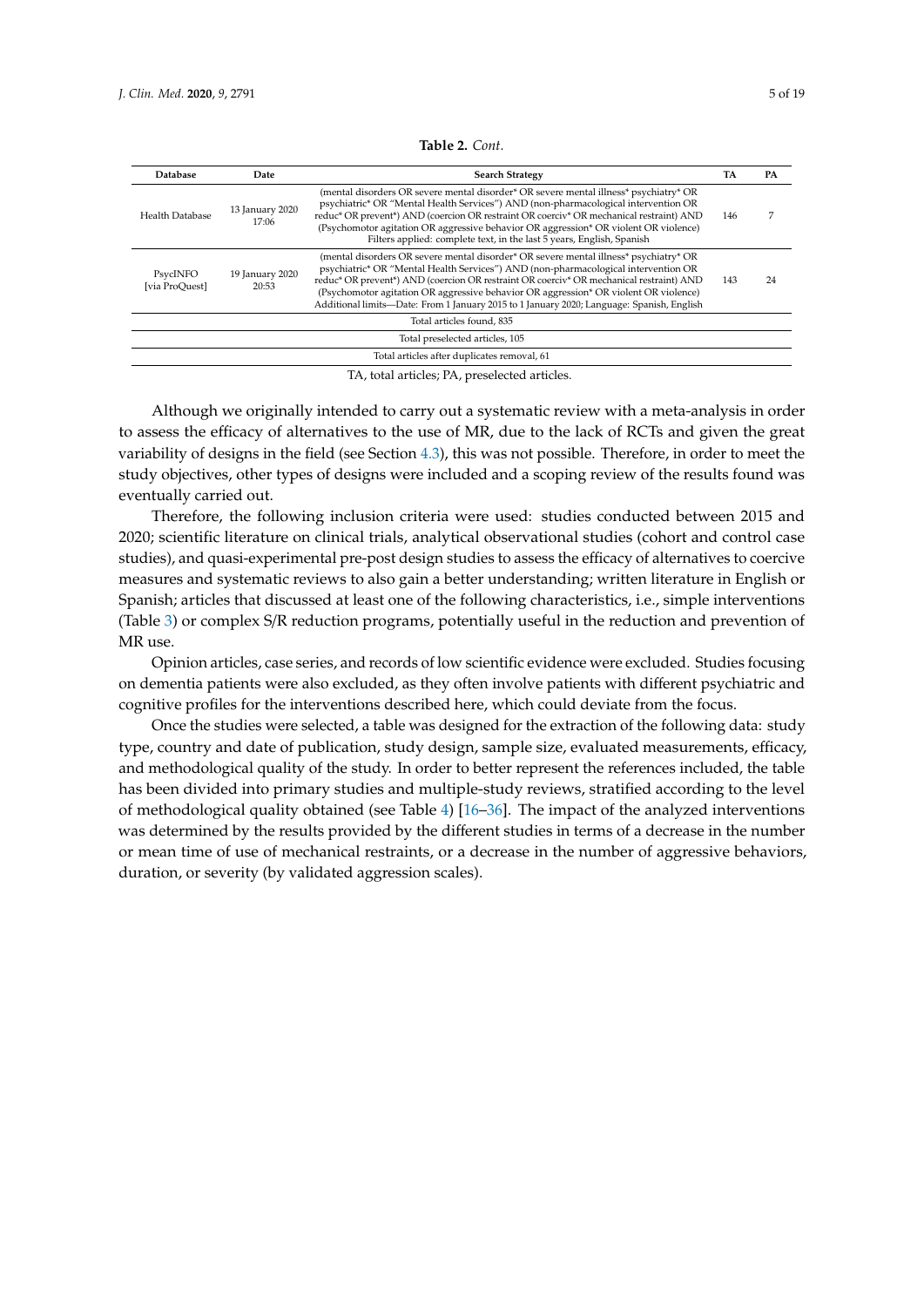| Category                       | <b>6CS Category</b>                                              | Definition                                                                                                                                                                                                                                                                                                                         | <b>Adopted Measures</b>                                                                                          |
|--------------------------------|------------------------------------------------------------------|------------------------------------------------------------------------------------------------------------------------------------------------------------------------------------------------------------------------------------------------------------------------------------------------------------------------------------|------------------------------------------------------------------------------------------------------------------|
| Staff training                 | Workforce development                                            | Promoting training and improvement in knowledge and non-invasive skills to the<br>professionals involved in the management of agitated or aggressive consumers.                                                                                                                                                                    | Verbal de-escalation techniques                                                                                  |
| Risk assessment                | Use of S/R prevention tools                                      | Using assessment tools to identify risk of violence and persons at risk of<br>escalating to aggressive behaviors or trauma; to guide in reducing escalation; to<br>use a universal trauma assessment; etc.                                                                                                                         | Risk of agitation: OAS, OASS, ASP<br>Risk of violence: BVC, DASA                                                 |
| Use of data shared by post-S/R | "Use of data to inform practice" and<br>"questioning strategies" | Monitoring, collection, and use of data to identify the facility/units' S/R use<br>baseline in adverse events, the number of involuntary medications, and the<br>consumer and staff demographic characteristics. It includes the tracking of<br>injuries related to S/R events to obtain further knowledge and try to reduce them. | "Debriefing", "associated risks revision",<br>PCC, AOS                                                           |
| Patient involvement            | Consumer roles in in-patient settings                            | Full and formal inclusion of consumers and relatives in their care, and<br>participation in organisational decision-making (in their psychiatric hospital unit).                                                                                                                                                                   | "Discussion with a nurse", "establishing<br>limits", "discussing measures with the<br>consumer", psychotherapies |
| Therapeutic environment        | Leadership towards organizational change                         | Promoting a safe environment with the sufficient stimuli for consumer<br>self-management, promoting ability to participate without being overly stressed,<br>coerced, or overwhelmed, and reducing anxiety, agitation, or insomnia.                                                                                                | SM, reducing environmental stimuli                                                                               |
| Organizational changes         | Leadership towards organizational change                         | Defining a philosophy of care and assuring for the development of a S/R reduction<br>plan through the guidance, direction, participation, and ongoing review by<br>executive leadership.                                                                                                                                           | ODP, ORP, allowing permits to patients                                                                           |

## **Table 3.** Identified simple interventions and their correspondence with 6CS (*Six Core Strategies* to reduce seclusion and restraint use) [\[37\]](#page-18-1).

<span id="page-5-0"></span>6CS, Six Core Strategies; AOS, Aggression Observation Short Form; ASP, Adult Assessment Profile; BVC, Broset Violence Checklist; DASA, Dynamic Appraisal of Situational Aggression; OAS, Overt Aggression Scale; OASS, Overt Agitation Severity Scale; SM, Sensory Modulation; ODP, open doors policy; ORP, open room policy; PCC, patient-staff conflict checklist; S/R, seclusion and restraint.

### **Table 4.** Characteristics of the included studies.

| Author                 | <b>Country and Date</b> | <b>Study Design</b>      | Participants<br><b>Evaluated Measures</b>            |                            | Efficacy                                                                                                                                                                                                                    | <b>Ouality/Grade of</b><br>Recommendation |  |  |
|------------------------|-------------------------|--------------------------|------------------------------------------------------|----------------------------|-----------------------------------------------------------------------------------------------------------------------------------------------------------------------------------------------------------------------------|-------------------------------------------|--|--|
| <b>Primary studies</b> |                         |                          |                                                      |                            |                                                                                                                                                                                                                             |                                           |  |  |
| Andersen C. [16]       | Denmark<br>2017         | Case-Control             | 218 subjects                                         | Sensory modulation<br>(SM) | Sensory modulation (SM) was useful in reducing the use of Mechanical<br>Restraints (MR) ( $OR = 0.58$ (0.38–0.90), while not specifically for<br>Coercive Measures (CM) (OR = $0.62$ (0.34–1.13)                            | High                                      |  |  |
| Baumgardt J. [18]      | Germany<br>2019         | Quasi-experimental study | 103 subjects                                         | "Safewards"                | "Safewards" was effective in reducing S/R in general ( $p < 0.003$ ), but<br>there were no differences in terms of CM ( $p > 0.05$ )                                                                                        | Medium <sup>*</sup>                       |  |  |
| Bowers L. [19]         | United Kingdom<br>2015  | <b>RCT</b>               | 31 MMHU: 16 from IG and 15<br>from CG.               | "Safewards"                | "Safewards" reduced conflict events in 15% (CI 95%: 5.6-23.7%) and S/R<br>events in 26.4% (CI 95%: 9.9-34.3%)                                                                                                               | High                                      |  |  |
| Geoffrion S. [23]      | Canada<br>2018          | Quasi experimental study | 6993 events of S/R in ICU,<br>and 880 in Emergencies | "Omega"                    | "Omega" was not related to a decrease in S/R during the three periods of<br>measurement ( $p = 0.19$ )                                                                                                                      | Medium <sup>3</sup>                       |  |  |
| Guay S. [25]           | Canada<br>2016          | Quasi experimental study | 105 subjects                                         | "Omega"                    | "Omega" has a significant impact on psychological distress, safety<br>perception, and level of exposure to aggressive behaviors for health staff,<br>so they can more adequately respond to violent patients ( $p < 0.05$ ) | Medium'                                   |  |  |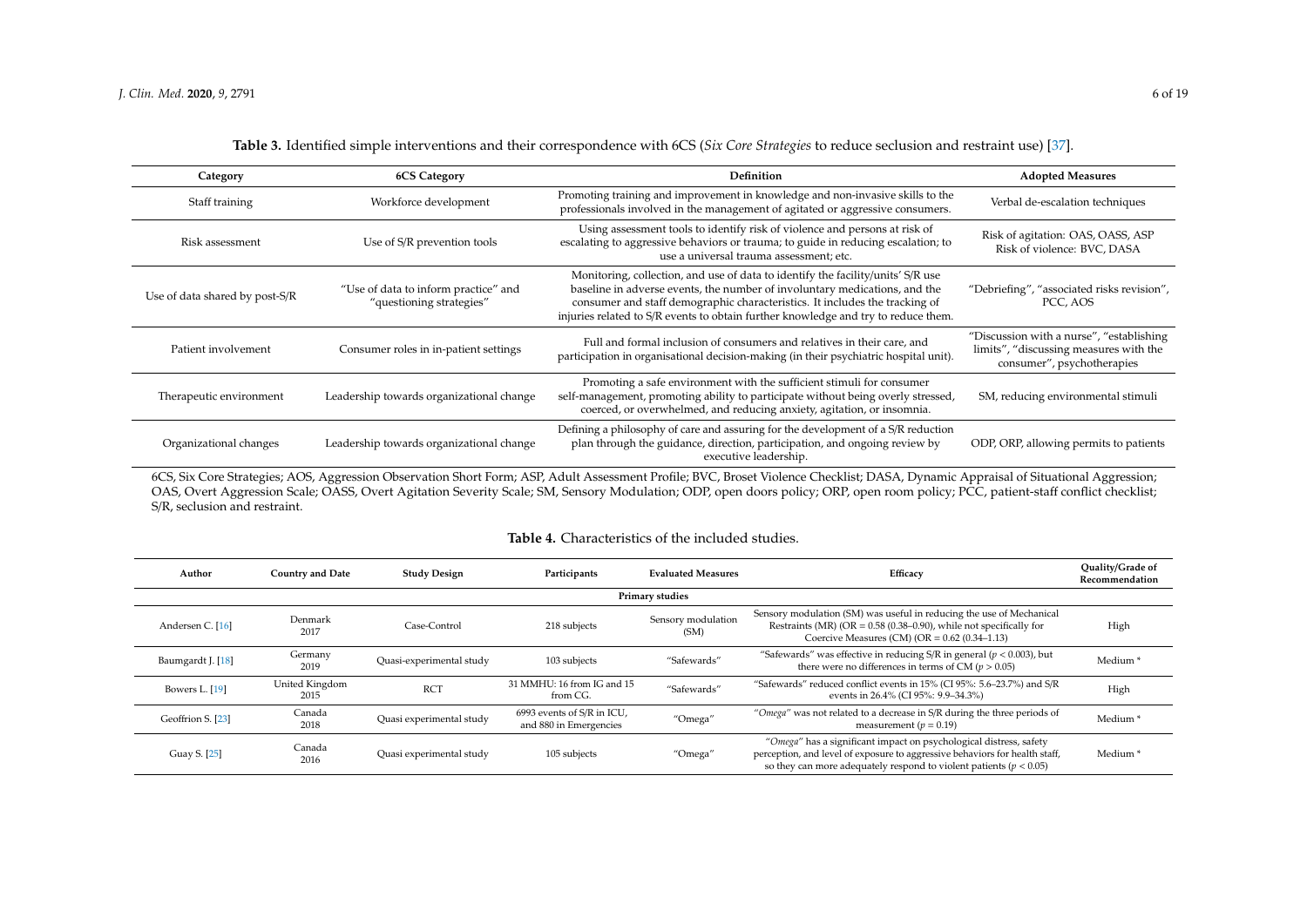# **Table 4.** *Cont.*

| Author                  | <b>Country and Date</b> | <b>Study Design</b>                 | Participants                                                                      | <b>Evaluated Measures</b>                                                                                                                    | Efficacy                                                                                                                                                                                                                                                                                                                                     | Quality/Grade of<br>Recommendation |
|-------------------------|-------------------------|-------------------------------------|-----------------------------------------------------------------------------------|----------------------------------------------------------------------------------------------------------------------------------------------|----------------------------------------------------------------------------------------------------------------------------------------------------------------------------------------------------------------------------------------------------------------------------------------------------------------------------------------------|------------------------------------|
| Guzman-Parra J. [26]    | Spain<br>2015           | Quasi experimental study            | 1575 subjects (735<br>pre-intervention and 840<br>during intervention)            | "Six core strategies"                                                                                                                        | "Six core strategies" was effective in significantly reducing the<br>probability of using MR during hospital admittance $[OR = 0.58]$<br>$(0.41 - 0.83)$ ]                                                                                                                                                                                   | Medium <sup>*</sup>                |
| Hvidhjelm J. [28]       | Denmark<br>2016         | <b>RCT</b>                          | 2030 subjects                                                                     | Risk scales (BVC),<br>verbal de-escalation                                                                                                   | Risks assessment reduced the risk of violence in the intervention group<br>in 45% for scores >1 and was efficient in reducing the use of MR $(2.4\%)$ .<br>However, it did not obtain statistical significance ( $OR = 0.55$ , CI<br>$0.21 - 1.43$ ).                                                                                        | High                               |
| Kaunomaki J. [29]       | Finland<br>2017         | Observational prospective<br>study  | 300 subjects                                                                      | Risk scale (DASA),<br>"Discussion with a<br>nurse" (empathic<br>listening and active<br>communication),<br>verbal establishment<br>of limits | After assessing patients' risk of violence, only non-coercive measures<br>obtained a lower total DASA score the following day ( $p < 0.001$ )                                                                                                                                                                                                | Medium                             |
| Nurenberg J.R. [30]     | <b>USA</b><br>2015      | <b>RCT</b>                          | 90 subjects                                                                       | Psychosocial<br>therapies (AAT: EAP,<br>CAP, SSP)                                                                                            | In the intervention group, AAT, and specifically, EAP, showed decreased<br>violence as compared to others ( $p < 0.053$ ), and against objects ( $p < 0.05$ ).<br>However, no differences were found in reducing CM                                                                                                                          | High                               |
| Long, C. [31]           | United Kingdom<br>2016  | Quasi experimental study            | 124 subjects                                                                      | <b>PMAV</b>                                                                                                                                  | PMAV did not show statistically significant differences in reducing MR,<br>though it did regarding their mean duration between t0 and t1 ( $p < 0.01$ ).<br>PMAV reduced aggressive behavior against others and objects ( $p = 0.034$<br>and 0.043, respectively). No differences were found regarding verbal<br>aggression and self-injury. | Medium <sup>*</sup>                |
| Schneeberger, A.R. [34] | Germany<br>2017         | Cohort study                        | 314,330 subjects                                                                  | Organizational<br>changes (Open Door<br>Policy, Open Room<br>Policy)                                                                         | Both Open Door Policy (OR = 0.36 (0.19-0.69) and Open Room Policy<br>$OR = 0.27 (0.17 - 0.41)$ are efficient in reducing MR. Open Room Policy is<br>also efficient in reducing aggressive behavior, $OR = 0.10$ (0.08–0.14).                                                                                                                 | Medium                             |
| Stensgaard L. [35]      | Denmark<br>2018         | Quasi experimental study            | 12,600 events S/R; 2948<br>mechanical restraints                                  | "Safewards"                                                                                                                                  | "Safewards" did not show significant changes ( $p = 0.4$ ) in decreasing<br>rates of MR usage, which were already decreasing thanks to<br>institutional efforts. However, this was effective in reducing S/R events.                                                                                                                         |                                    |
| Multiple-study reviews  |                         |                                     |                                                                                   |                                                                                                                                              |                                                                                                                                                                                                                                                                                                                                              |                                    |
| Baldacara, L. [17]      | Brazil<br>2019          | <b>Clinical Practice Guidelines</b> | 104 subjects                                                                      | Therapeutic<br>environment of the<br>team, risk scales,<br>verbal de-escalation,<br>RT.                                                      | The use of scales allows an objective and standardized assessment of the<br>escalation situation of the patient and the appropriate measures for its<br>management (2B). The chosen intervention to manage acute agitation so<br>as to calm the patient includes verbal de-escalation techniques (D)                                         | High                               |
| Dahm, K.T. [20]         | Norway<br>2017          | Systematic review                   | 21 studies                                                                        | ACT, risk assessment,<br>staff training, and<br>advanced instructions<br>at discharge                                                        | According to a randomized clinical trial (RCT), the joint use of risk<br>scales and team training techniques reduces the number of $S/R$ events ( $p$<br>< 0.001                                                                                                                                                                             | High                               |
| Garriga, M. [21]        | Spain<br>2016           | <b>Clinical Practice Guidelines</b> | 55 observational studies, 39<br>RCT and 30 systematic<br>reviews and metanalysis. | Differential aetiology,<br>therapeutic<br>environment: risk<br>scales (OAS, ASS,<br>BVC, HCR-20, and<br>VSC); verbal<br>de-escalation        | The use of validated scales to measure the level of agitation and<br>aggressive behavior was effective in most primary studies. The use of<br>verbal de-escalation techniques is recommended given their potential to<br>reduce anxiety and violence-associated risk.                                                                        | High                               |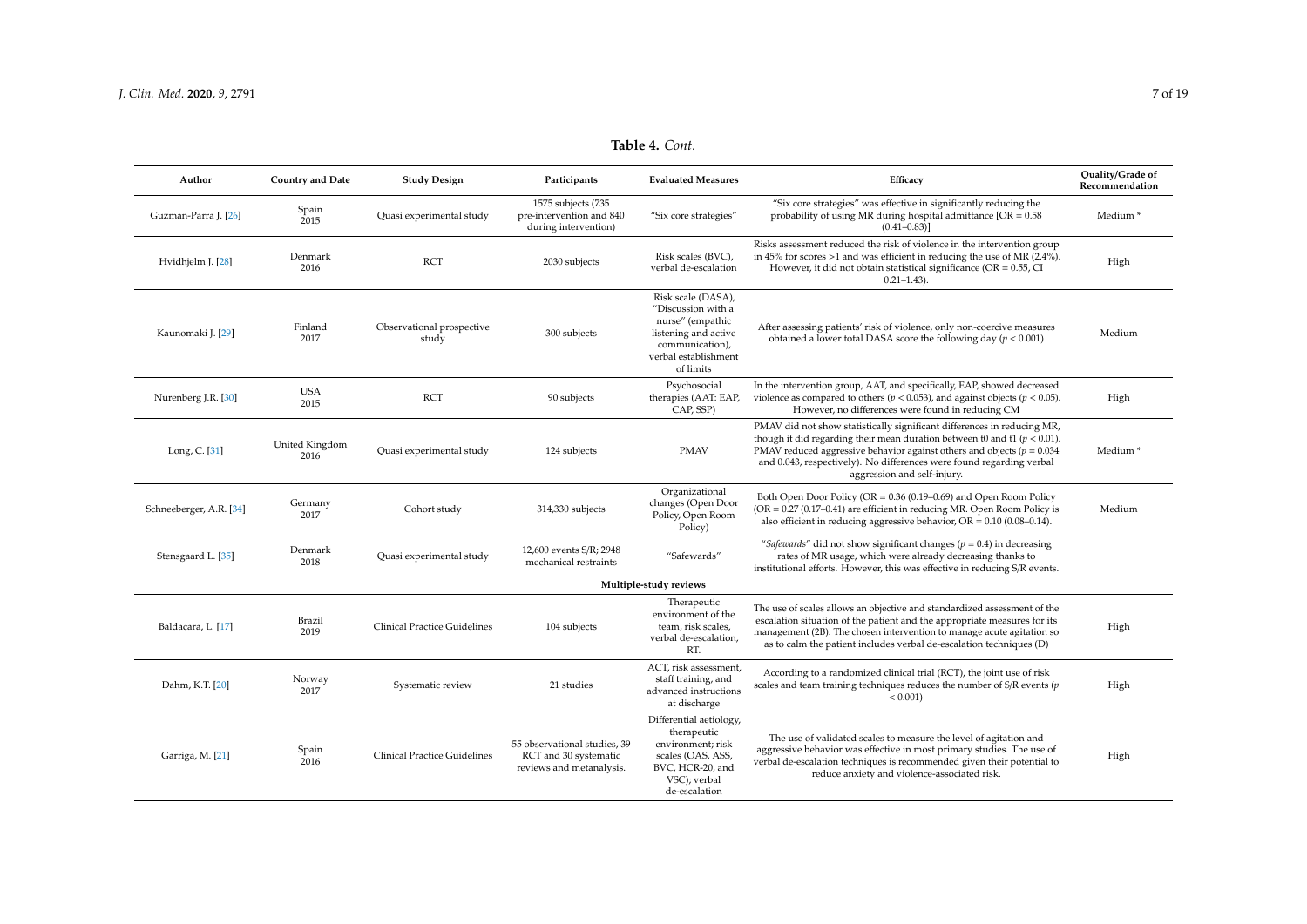## **Table 4.** *Cont.*

| Author                    | <b>Country and Date</b> | <b>Study Design</b>                 | Participants                                        | <b>Evaluated Measures</b>                                                                                                                                                                                            | Efficacy                                                                                                                                                                                                                                                                                                                       | <b>Ouality/Grade of</b><br>Recommendation |
|---------------------------|-------------------------|-------------------------------------|-----------------------------------------------------|----------------------------------------------------------------------------------------------------------------------------------------------------------------------------------------------------------------------|--------------------------------------------------------------------------------------------------------------------------------------------------------------------------------------------------------------------------------------------------------------------------------------------------------------------------------|-------------------------------------------|
| Gaynes, B.N. [22]         | <b>USA</b><br>2017      | Systematic review                   | 21 studies, 3628 subjects                           | Staff training, risk<br>scales,<br>psychotherapies,<br>sensory modulation,<br>medication<br>adjustment, complex<br>programs                                                                                          | Risk assessment and multimodal programs were effective in decreasing<br>aggressiveness and coercive measures                                                                                                                                                                                                                   | Medium                                    |
| Goulet, M.H., et al. [24] | France<br>2017          | Systematic review                   | 23 studies (2 RCT)                                  | "Six Core Strategies",<br>"Safewards"                                                                                                                                                                                | Homogeneity of results. "Six Core Strategies" and "Safewards" are<br>effective in reducing the mean use of coercive measures                                                                                                                                                                                                   | Medium                                    |
| Hirsch, S., [27]          | 2019                    | Systematic review                   | 90 studies, 16 RCT                                  | Staff training,<br>organisation, risk<br>scales, environment,<br>debriefing,<br>psychotherapy,<br>advanced<br>instructions, "Six<br>Core Strategies",<br>"Safewards"                                                 | Staff training in de-escalation techniques, risk scales, reporting and<br>discussing the measures with the patient, and advanced instructions;<br>apart from "Six Core Strategies", "Safewards", these are useful in<br>reducing the use of CM.                                                                                | Medium                                    |
| Patel, M.X., [32]         | 2018                    | <b>Clinical Practice Guidelines</b> | Systematic review, RCT and<br>observational studies | Verbal de-escalation,<br>offering medication,<br>physical health<br>monitoring.                                                                                                                                      | All staff is advised to receive training in reducing the scale, and this is<br>described as potentially useful to avoid MR and other types of restraint.                                                                                                                                                                       | High                                      |
| Rampling, J., [33]        | 2016                    | Systematic review                   | 23 studies                                          | Psychosocial<br>therapies (CBT, R&R,<br>DBT, ETS, ST, AAT)                                                                                                                                                           | There is certain evidence in reducing aggression during and after CBT $(p)$<br>$< 0.05$ ) for psychosis in male psychotic patients with an aggressive<br>history. CBT, ETS, and R&R are well-tolerated, and there are<br>improvements in the short and medium term. AAT is the only one with<br>improvements in the long term. | Medium                                    |
| Vakiparta, L., [36]       | 2019                    | Systematic review                   | 28 studies (3 RCT)                                  | Complex programs,<br>therapeutic<br>atmosphere, staff<br>training, risk scales,<br>Treatment planning,<br>patient participation,<br>sensory modulation,<br>exclusive measures<br>for the management<br>of agitation. | Risk scales, sensory modulation, and patient participation were effective<br>in reducing the use of MR. staff training was effective in reducing their<br>duration.<br>Complex restraint programs led to fewer events, lower duration and<br>lower risk of MR.                                                                 | Medium                                    |

<span id="page-7-0"></span>\*, quality assessment through EPHPP; AAT, animal-assisted therapy; ASS, agitation severity scale; BVC, Broset Violence Checklist; CAT, can assisted therapy; CBT, cognitive behavioral techniques; CI, confidence interval; CM, coercive measures; DASA, Dynamic Appraisal of Situational Aggression; DBT, dialectical behavior therapy; EAT, equine-assisted therapy; ETS, enhanced thinking skills; HCR-20, HCR-20 Scale for Assessing Risk of Violent Behavior; ICU, intensive care units; IG/CG, intervention/control group; MHHU, mental health hospitalization units; MR, mechanical restraints; OAS, overt aggression scale; OR, odds ratio; PMAV, prevention and management of aggression and violence; R&R, reasoning and rehabilitation; S/R, seclusion and restraint; VSC, violence screening checklist.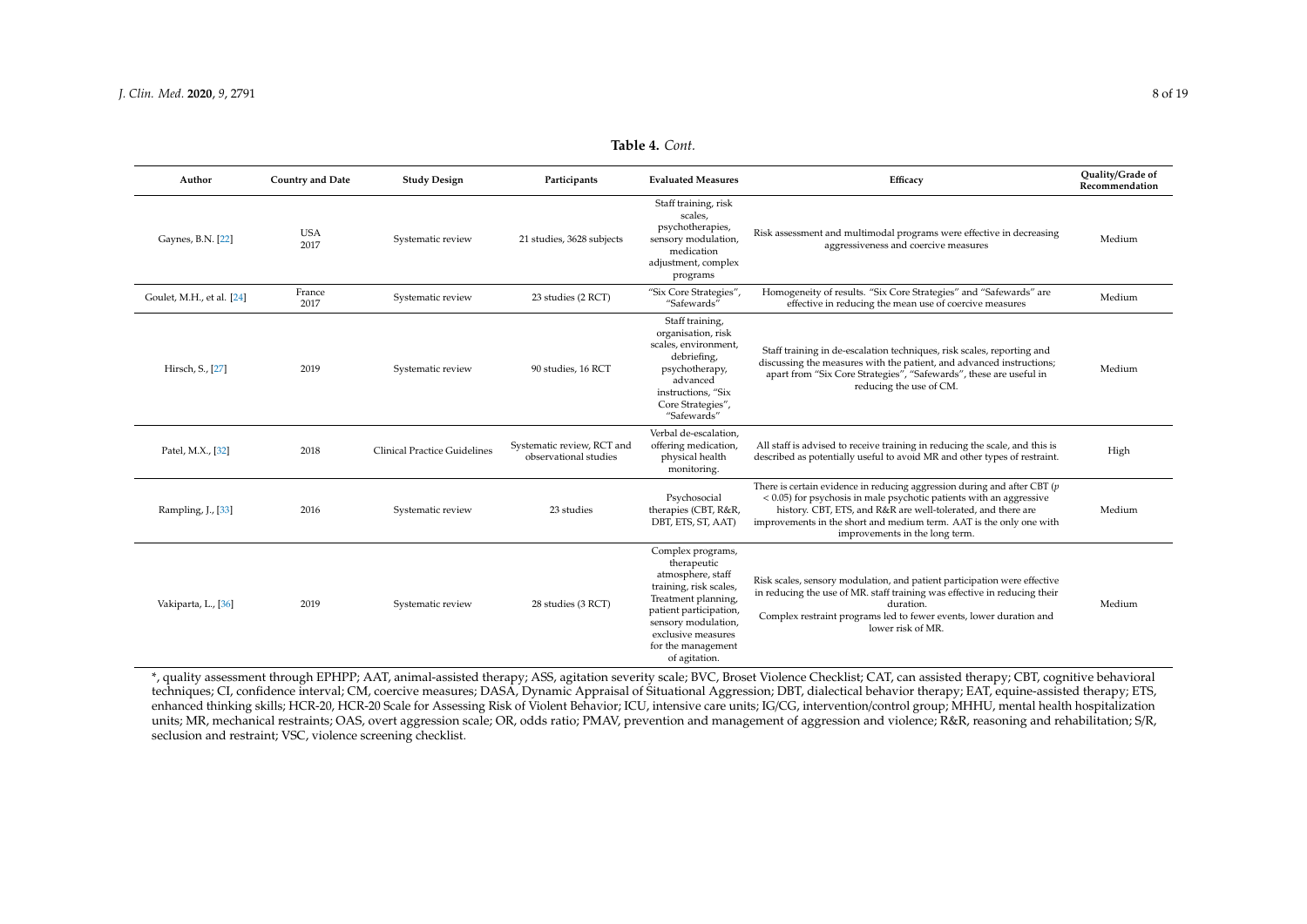To evaluate the methodological quality of the study and ensure the selection of eligible articles, the web platform 3.0 for Critical Reading Sheets (FLC 3.0) was used [\[38\]](#page-18-7). This platform is a tool used for assessing the quality of a study and was developed by the Health Technology Assessment Service of the Department of Health of the Basque Government (Osteba) for systematic reviews, randomized clinical trials, and observational studies. It facilitates homogeneity among reviewers (Table [5\)](#page-8-0), under the RedETS (Spanish Network of Health-Related Technology Assessment Agencies) [\[38\]](#page-18-7). The Effective Public Health Practice Project (EPHPP) "Quality Assessment Tool for Quantitative Studies" was used to assess the risk of bias of quasi-experimental studies [\[39\]](#page-18-8) (Table [6\)](#page-9-0). The EPHPP tool has been proven to be adequate for use in systematic reviews, it has a quite exact reliability for the reviewers, and an excellent degree of consensus for the final score. The EPHPP tool includes the following six categories (each containing 2 to 4 questions) to assess the study quality: (1) selection bias; (2) study design; (3) confounding factors, blinding; (4) data collection methods; (5) drop-outs or loses (6) [\[39\]](#page-18-8).

Each category received a strong, moderate, or weak rating, which was the basis for the overall score of each study, i.e., 1, 2, 3, that correspond to a strong level of evidence (without any of the 6 weak categories), moderate (a weak category), and weak (two or more weak categories), respectively.

<span id="page-8-0"></span>

| Study                                              | <b>Research Question</b>                                         | Method                                                 | Results                                                        | Conclusions                          | Conflicts of<br>Interest                                                  | <b>External Validity</b>                                                             | Quality of<br>the Study |  |
|----------------------------------------------------|------------------------------------------------------------------|--------------------------------------------------------|----------------------------------------------------------------|--------------------------------------|---------------------------------------------------------------------------|--------------------------------------------------------------------------------------|-------------------------|--|
|                                                    | Is the study based<br>on a clearly defined<br>research question? | Has the<br>method of<br>study helped<br>reduce biases? | Are the results<br>adequately<br>synthetised and<br>described? | Are the<br>conclusions<br>justified? | Is the existence or<br>lack of conflict of<br>interest well<br>described? | Are the study<br>results applicable to<br>the population and<br>context of interest? |                         |  |
| Andersen, C.<br>et al. [16]                        | Yes                                                              | Yes                                                    | Yes                                                            | Yes                                  | Yes                                                                       | Yes                                                                                  | High                    |  |
| Baldacara, L.<br>et al. [17]                       | Yes                                                              | Yes                                                    | Yes                                                            | Yes                                  | Yes                                                                       | Yes                                                                                  | High                    |  |
| Bowers, L. et<br>al. [19]                          | Yes                                                              | Yes                                                    | Yes                                                            | Yes                                  | Yes                                                                       | Yes                                                                                  | High                    |  |
| Dahm, K.T.<br>et al. [20]                          | Yes                                                              | Yes                                                    | Yes                                                            | Yes                                  | Yes                                                                       | Partially                                                                            |                         |  |
| Gaynes, B.N.<br>et al. [22]                        | Yes                                                              | Yes                                                    | Yes                                                            | Yes                                  | ٠                                                                         | Partially                                                                            | Medium                  |  |
| Goulet, M.H.<br>et al. [24]                        | Yes                                                              | Yes                                                    | Partially                                                      | Yes                                  | Yes                                                                       | Partially                                                                            | Medium                  |  |
| Hirsch, S.;<br>Steinert, T.<br>$[27]$              | Yes                                                              | Yes                                                    | Yes                                                            | Yes                                  | Yes                                                                       | Partially                                                                            | Medium                  |  |
| Hvidhjelm, J.<br>et al. [28]                       | Yes                                                              | Partially                                              | Yes                                                            | Yes                                  | Yes                                                                       | Partially                                                                            | Medium                  |  |
| Kaunomaki,<br>J. et al. [29]                       | Yes                                                              | Partially                                              | Yes                                                            | Yes                                  | Yes                                                                       | Partially                                                                            | Medium                  |  |
| Nurenberg,<br>J.R. et al.<br>[30]                  | Yes                                                              | Yes                                                    | Yes                                                            | Yes                                  | Yes                                                                       | Yes                                                                                  | High                    |  |
| Rampling, J.<br>et al. [33]                        | Partially                                                        | Yes                                                    | Yes                                                            | Partially                            | Yes                                                                       | Partially                                                                            | Medium                  |  |
| Schneeberger,<br>A.R. et al.<br>$[34]$             | Yes                                                              | Partially                                              | Yes                                                            | Yes                                  | Yes                                                                       | Partially                                                                            | Medium                  |  |
| Vakiparta, L.<br>et al. [36]                       | Yes                                                              | Partially                                              | Yes                                                            | Yes                                  | Yes                                                                       | Partially                                                                            | Medium                  |  |
|                                                    |                                                                  |                                                        | Suggestions from the F.L.C 3.0 system for assessment           |                                      |                                                                           |                                                                                      |                         |  |
|                                                    | Method area: yes                                                 |                                                        |                                                                | Method area: partially               |                                                                           | Method area: No                                                                      |                         |  |
| Majority rest<br>of the areas:                     | High quality                                                     |                                                        |                                                                | Medium quality                       |                                                                           | Low quality                                                                          |                         |  |
| yes<br>Majority rest<br>of the areas:<br>partially | Medium quality                                                   |                                                        |                                                                | Low quality                          |                                                                           | Low quality                                                                          |                         |  |
| Majority rest<br>of the areas:<br>No               | Low quality                                                      |                                                        | Low quality                                                    |                                      | Low quality                                                               |                                                                                      |                         |  |

**Table 5.** Results of the methodological quality assessment (FLC 3.0) [\[38\]](#page-18-7).

Not assessable, having answered "no data" in the "Method" section or in the majority of areas, so it is not possible to assess the study quality.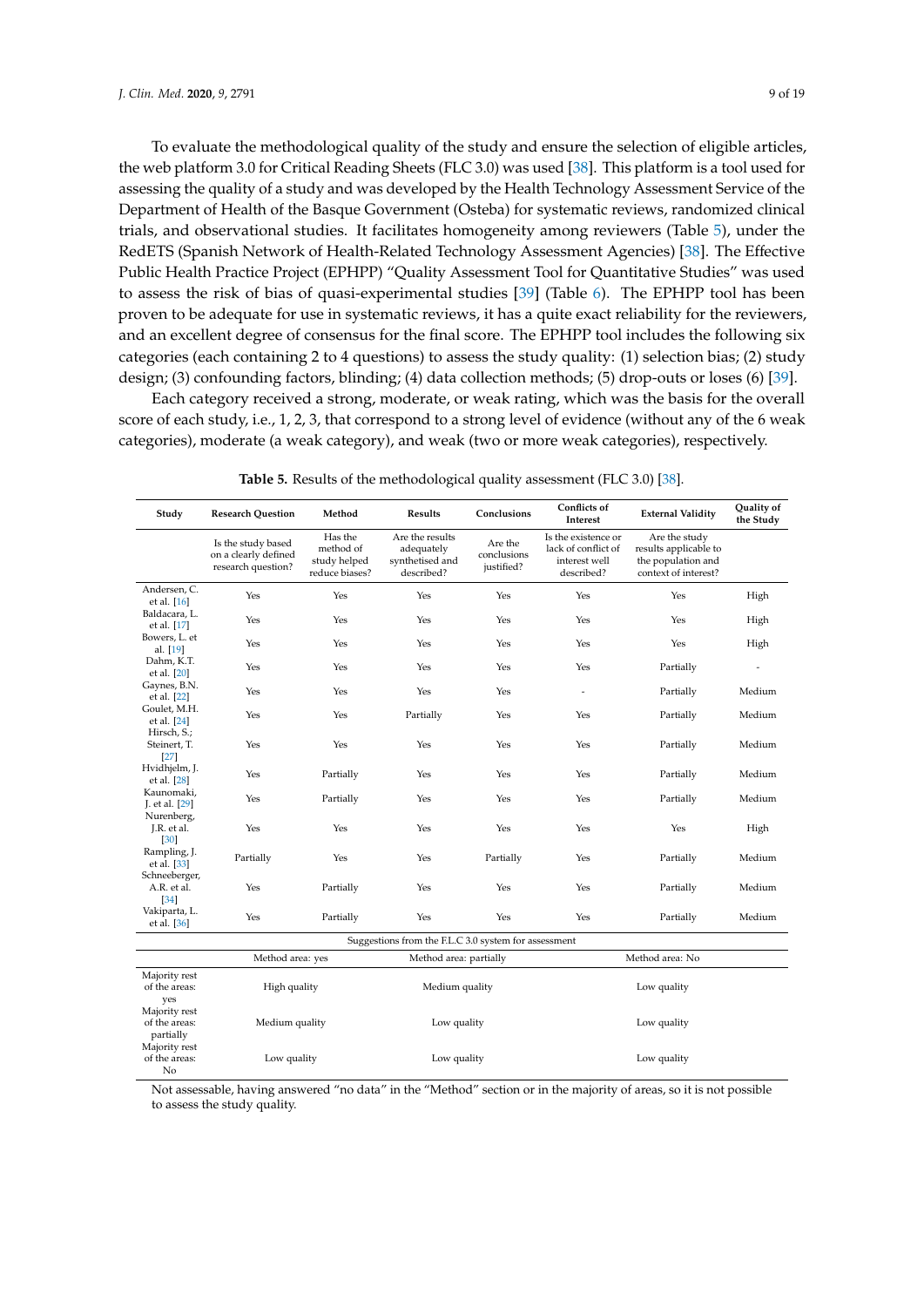| Study                        | Selection<br>Bias | Study<br>Design | Confusion<br><b>Factors</b> | Blind | Data Compilation<br>Methods | Withdrawals and<br>Abandonments | Overall<br>Punctuation |
|------------------------------|-------------------|-----------------|-----------------------------|-------|-----------------------------|---------------------------------|------------------------|
| Baumgardt, J. et al. [18]    |                   |                 |                             |       |                             |                                 |                        |
| Geoffrion, S. et al. [23]    |                   |                 |                             |       |                             |                                 |                        |
| Guay, S. et al. [25]         |                   |                 |                             |       |                             |                                 |                        |
| Guzman-Parra, J. et al. [26] |                   |                 |                             |       |                             |                                 |                        |
| Long, C. et al. $[31]$       |                   |                 |                             |       |                             |                                 |                        |
| Stensgaard, L. et al. [35]   |                   |                 |                             |       |                             |                                 |                        |

<span id="page-9-0"></span>**Table 6.** Results of the methodological quality assessment (Effective Public Health Practice Project, EPHPP) [\[39\]](#page-18-8).

1: strong evidence; 2: medium evidence; 3: low evidence.

As a secondary strategy, a manual search was conducted on the relevant revision reference lists, on the essays included in those reviews, and their background articles to identify relevant references that our primary search might have be lacking. Both quality assessment and data extraction were carried out independently by two researchers, and a third researcher acted as assessor, comparing the data collected by both and concluding the contents of the final template. Any disagreement that arose among the researchers was resolved by discussion, and the third researcher's opinion was sought when no consensus was reached.

# **3. Results**

A total of 105 studies was selected after a first screening (see Figure [1\)](#page-9-1). After title and summary reading, studies that did not provide relevant data for this work were discarded. Among these studies, 61 studies prevailed after the removal of duplicates. Once assessed, those that met the pre-established inclusion criteria were selected, that is, a total of 23 records. One systematic review and a quasi-experimental study of pre-post design were excluded for showing low quality of evidence.

Following this process, and as happened in the last selection phase, 21 studies met the quality criteria established in the critical reading phase as follows: nine systematic reviews (three of which intended to conduct a clinical practice guideline based on their own literature reviews, and therefore are treated as such), three randomized clinical trials, three observational studies, and six quasi-experimental trials of interrupted time series.

<span id="page-9-1"></span>

Figure 1. Preferred Reporting Items for Systematic Reviews and Meta-Analyses (PRISMA) flow chart for the process of selection of studies in systematic reviews (adapted from Moher et al. 2009 [\[14\]](#page-16-13)).

Almost half of the studies included in this review were carried out in northern or central Europe (Norway, Denmark, Finland, Germany, etc.), although several articles were also developed in the United States and Canada. Most occurred in mental health hospitalization units for adults, in general or psychiatric hospitals, and some occurred in high-security or forensic psychiatry units. All studies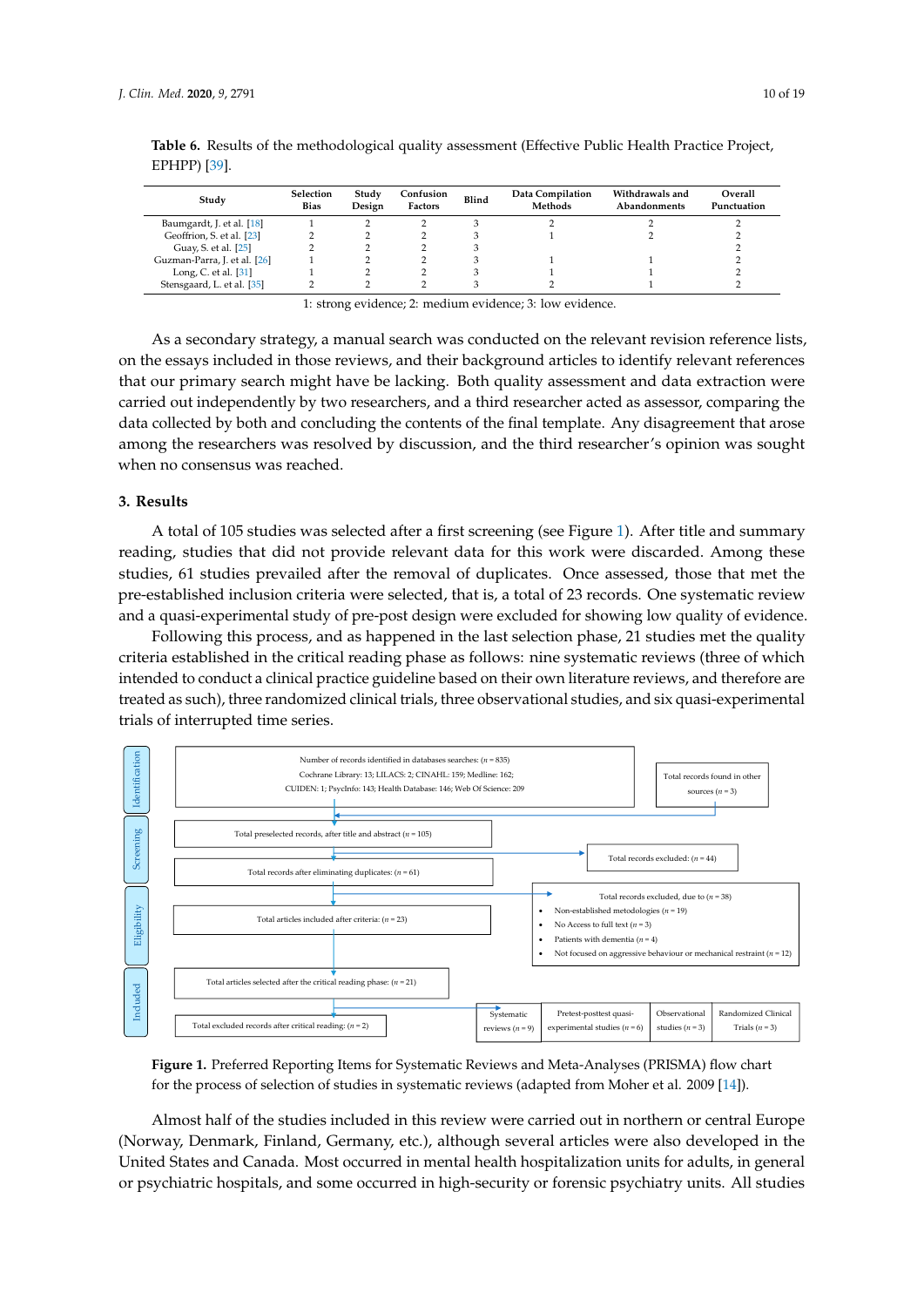were conducted on both men and women, except for the Long et al. [\[31\]](#page-17-31) study on training in the "prevention and management of aggression and violence" (PMAV) program, which was carried out in an exclusively female service.

Since there were no previously agreed categories to stratify violence prevention and restrictive measures, all proposed alternatives to MR were divided into the following two broad blocks: clearly defined simple interventions (see Table [3\)](#page-5-0) and complex S/R reduction programs, i.e., Omega Training Program, "Six Core Strategies" (6SC), "Safewards", and PMAV.

In Table [4](#page-7-0) [\[16](#page-17-1)[–36\]](#page-18-0), the main findings and aspects assessed from each of the included studies are shown, which included the following: author, date, type of study and country, proposed interventions, critical reading sheet used for the assessment and quality determination of the study, and main results of each of the included references.

According to data from this review, the events and duration of S/R (or coercive measures in those studies that assessed them separately from mechanical restraint) were the most common way to report on the decrease in the use of MR. When the impact of these measures was measured based on agitation or aggressive behaviors, it was done by the number of events, severity, and mean duration (measured by validated scales, usually OAS-M, BVC, and DASA).

## **4. Discussion**

## *4.1. Simple Interventions*

Training staff in the management of agitated patients is a priority, with a special preference for verbal de-escalation techniques. Five articles considered it to be the intervention of choice. According to a systematic review of 38 observational studies, a positive association was found between scale reduction and lower risk of violence or use of MR [\[32\]](#page-18-12). In the same line, another systematic review on alternative measures to S/R showed that nine out of the 13 assessed reviews recommend training staff, since a positive association between verbal de-escalation techniques and reducing coercive events in MR was found [\[27\]](#page-17-23). Moreover, an RCT on cluster sampling in the review by Vapikarta et al. [\[36\]](#page-18-0) referenced that staff training was also related to a significant reduction in the average duration of use of CM ( $p < 0.05$ ).

It should be noted that the three Clinical Practice Guidelines included in this review [\[17](#page-17-18)[,21](#page-17-17)[,32\]](#page-18-12) with the aim of standardizing the management of acute psychiatric patients concluded the same thing, i.e., verbal de-escalation is the intervention of choice for the management of psychomotor agitation, due to its great ability to decrease the degree of anxiety and aggression. However, the evidence quality is low, and the results are inconclusive. In this sense, Patel et al. [\[32\]](#page-18-12) and Baldacara et al. [\[17\]](#page-17-18) attached a grade D recommendation based more on expert opinion and clinical experience than on high quality trials. Patel et al. [\[32\]](#page-18-12) also included studying the evidence of each of the components that made up verbal de-escalation, although again most of them obtained only grade C or D recommendations, based on Evidence Level III: techniques of self-control, avoid provocation, respect patient space, empathy, and negotiation.

The scales are used to obtain an objective and standardized assessment of a patient's escalation situation, and therefore the most appropriate measures for its management (2B) [\[17](#page-17-18)[,21,](#page-17-17)[32\]](#page-18-12). It appears that their use in combination with de-escalation techniques increases effectiveness in terms of reduction of MR (2C) [\[17\]](#page-17-18).

The Brøset Violence Checklist (BVC) is a standardized tool for measuring the risk of aggressive behaviors and was effective in reducing the risk of violence and MR in a randomized clinical trial and the use of S/R in a systematic review, respectively. In the clinical trial by Hvidhjelm et al. [\[28\]](#page-17-24) on the impact of BVC in 15 Mental Health Hospital Units in Denmark (2030 participants in total), BVC reduced the risk of violence by 45% as compared with the Clinical Guideline, and regarding the period of data collection and follow-up assessment (Phase 1–Phase 3). Despite this, the risk reduction was not statistically significant (OR-0.55, CI 0.21–1.43). Instead, it was in a randomized clinical trial of Hirsch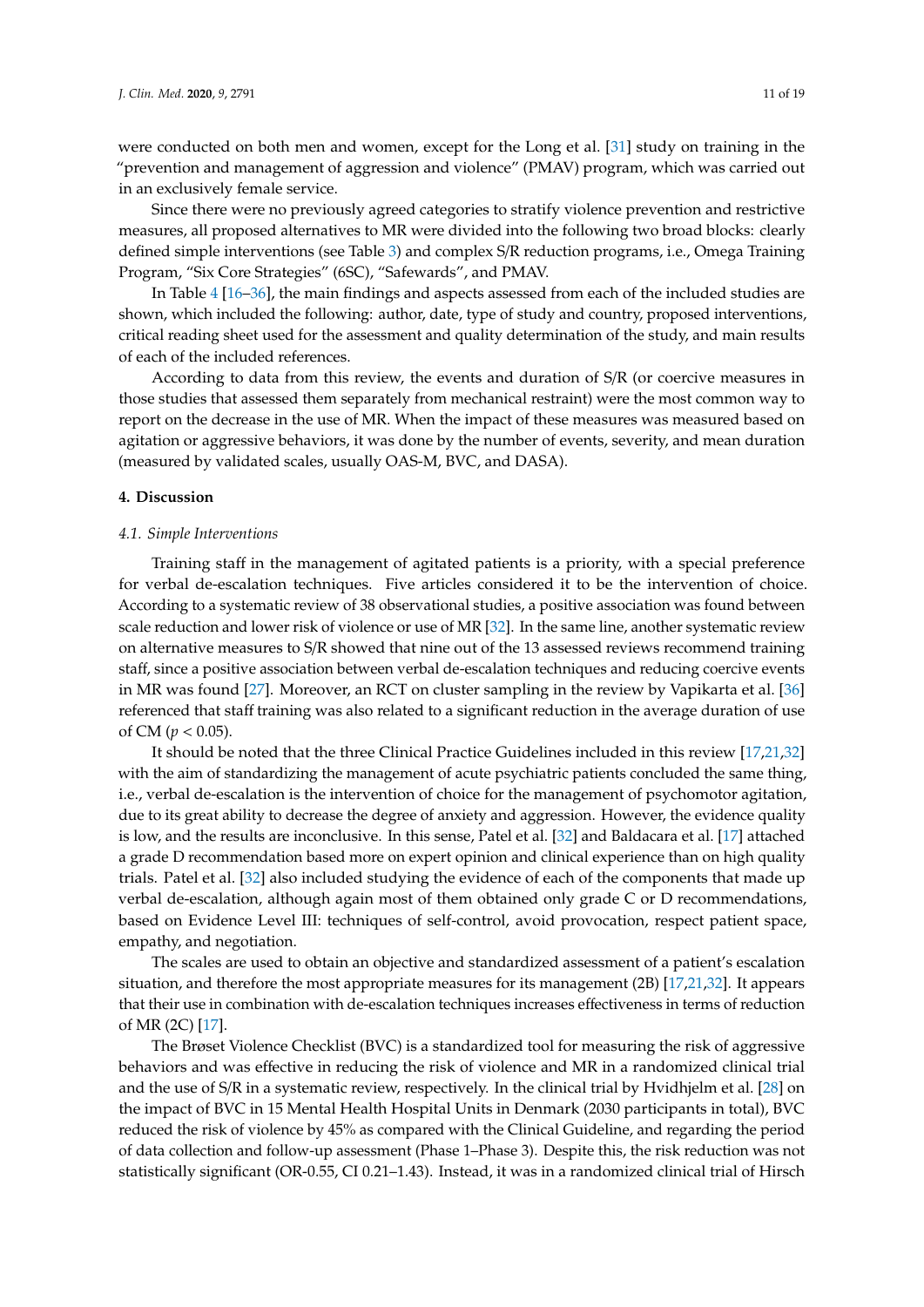and Steinert [\[27\]](#page-17-23) systematic review where BCV significantly reduced the relative risk of restraints in the intervention group by 27%, while it increased by 10% in the control group ( $p < 0.001$ ).

In this sense, another scale that measures the risk of violence and seems to be successful when combined with de-escalating interventions is the DASA. Kaunomaki et al. [\[29\]](#page-17-25), in their prospective longitudinal study, noted that of the DASA >4 screenings (indicates a high risk of violence), 91.2% followed treatment, mainly PRN ("pro re nata" medication, i.e., on-demand medication, as needed) but only with "other interventions" such as verbal application of limits or change of medication was there a significant association with a lower total DASA score the next day (*p* < 0.001).

In addition, the record of the number of adverse events (AE) related to MR or any other restraint method and the analysis made by the team members (debriefing) offered a broader knowledge of these events and helped reduce them in the future [\[37\]](#page-18-13). Several scales that assess the risk of AB among patients also seem useful in recording clinical trials, for instance, BVC and DASA [\[28](#page-17-24)[,29\]](#page-17-25), as well as the OAS scale in the RCT by Nurenberg et al. [\[30\]](#page-17-26) on animal-assisted therapies (AAT), or the PCC scale [\[19\]](#page-17-19) in the RCT on the "Safewards" program by Bowers et al., which recorded 3403 conflict events between patient and staff member during the study phase.

Two articles [\[30,](#page-17-26)[33\]](#page-18-9) showed that the inclusion of hospitalized patients with acute metal disorders in psychosocial or behavioral therapies are well tolerated and related to an improvement in their behaviors in the short and medium term, as well as fewer violent incidents. In this sense, the randomized clinical trial on 90 participants by Nurenberg et al. [\[30\]](#page-17-26), which evaluated different modalities of animal-assisted therapy ("equine-assisted therapy" (EAT) and "can-assisted therapy" (CAT)) and a "skills group psychotherapy" (SSP) in a U.S. psychiatric hospital, showed that the three interventions showed significant differences regarding the control group ( $p = 0.035$ ), and that aggression against objects (*p* = 0.005) and people (*p* = 0.0053) decreased. However, reports of violent incidents within the different intervention groups suggested a decrease only in EAT patients, which were reduced as compared with increased or unchanged levels for other groups (*p* = 0.029 versus CAT for objects,  $p = 0.074$  versus SSP for people). This article was rated, along with 22 other articles, in the systematic review by Rampling et al. [\[33\]](#page-18-9), which studied a wide range of psychological and psychosocial therapies to reduce violence (physical, verbal, or violent attitude) in patients with acute metal disorder, including even some specific programs for psychosis, i.e., the Cognitive Behavioral Therapy for psychosis in male patients with a history of psychotic violence, that showed a significant reduction of aggressions, and therefore less chance of having to resort to MR. However, the RCT by Nurenberg et al. [\[30\]](#page-17-26) on AAT was the most efficient psychotherapeutic program for aggressive behavior reduction.

Engaging patients in their own care (medication, preferences, how to address it in the event of a crisis, and taking into account their preferences) has been linked to a better therapeutic relationship and lower rates of violent incidents and use of MR. In the study by Kaunomaki et al. [\[29\]](#page-17-25) on the effectiveness of DASA in measuring the risk of violence, "discussion with a nurse" (empathic listening, active communication, conscious presence, touch, etc.) helped focus on the reasons for aggressive behavior and facilitate better ways to treat these problems in the room. However, its use was not reflected as statistically significant differences in the DASA score the next day (*p* = 0.34). In the SR on effective measures to reduce the use of MR by Vapikarta et al. [\[36\]](#page-18-0), some authors found an association between "patient involvement" and a reduction in MR, although these results contradicted other articles from the same review which found no differences.

Despite all these measures, the management of psychiatric patients is often still a difficult task, especially if excitation factors are beyond the control of professionals. In fact, the literature suggested a positive association between excessive sensory stimuli (intrinsic or extrinsic) and feelings of insecurity and loss of control by patients with MD, closely related to schizophrenia and bipolar disorder, which often led to the use of MR [\[16,](#page-17-1)[17\]](#page-17-18). Four studies identified different sensory modulation (SM) programs as an effective therapeutic approach for distressed, agitated, and potentially violent patients [\[16,](#page-17-1)[25,](#page-17-29)[27,](#page-17-23)[36\]](#page-18-0). The case-control study by Andersen et al. [\[16\]](#page-17-1) on two units of a Danish psychiatric hospital assessed the relationship between SM and a decrease in S/R and MR alone. In the case room,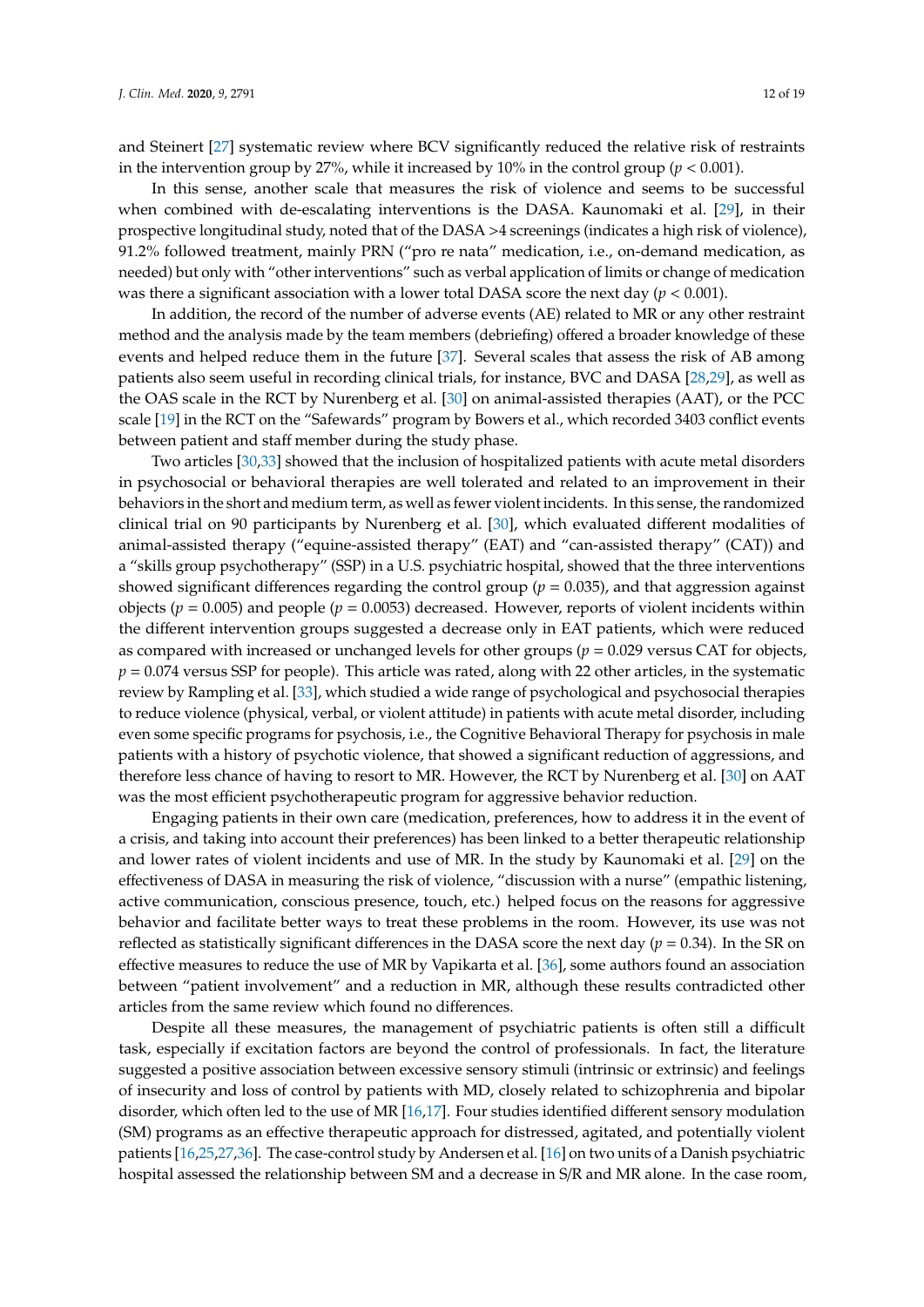a risk assessment was carried out using BVC and ASP ("Adult Assessment Profile") for sensory processes. Then, depending on the ASP, occupational therapists, in collaboration with nurses (after training the staff in SM activities), created an individual or group plan consisting of SM activities (recreational activities, learning to self-regulate, relaxing music, skills to voluntarily steer away from stress or stimuli overload, and sensory room for those most at risk of excitement). Through the use of SM, S/R was significantly reduced by 42% in the case room with respect to the control room, OR = 0.58 (0.38–0.90). Although when MR was measured alone, it was reduced by 38%, but without finding statistical significance, OR 0.62 (0.34–1.13). Four controlled clinical trials included in the systematic review by Hirsch and Steinert [\[27\]](#page-17-23) also showed a reduction in S/R, provided that continuous nursing care and therapeutic instruction were offered. However, in the systematic review by Vapikarta et al. [\[36\]](#page-18-0), the results of studies between "patient involvement and SM" and MR reduction were contradictory.

SM and a better therapeutic environment are highly related. It is recommended that the rooms have adequate climate control and minimum external stimuli such as temperature, light, noise, and ventilation, although again these recommendations are mostly based on clinical experience due to the lack of empirical evidence (D) [\[17](#page-17-18)[,27\]](#page-17-23).

Finally, the organizational impact of the hospital door policy, the type of room, and the number of rooms and patients per floor influences the therapeutic environment and the use of S/R. Schneeberger et al. [\[34\]](#page-18-10) conducted a retrospective 15-year follow-up cohort study (1998–2012) on 21 German psychiatric hospitals (16 closed, four open, and one open until 2010), to assess the impact of open door policy and open room policy regarding aggressive behaviors and the use of S/R. In total, during the study period, data were collected from 314,330 patients (246,195 for the closed door policy, 68,135 for the open door policy, and 63,114 patients were included per group for the matching data analysis). The open door policy showed a statistically significant impact on the reduction of MR on the matching dataset, OR 0.36 (0.19–0.69), ratified in the unmatched analysis, OR-0.48 (0.25–0.91); but without significant differences for aggressive behavior. For its part, the open room policy did show a significant impact on the reduction of aggressive events, both in the paired design and in the unmatched analysis, OR 0.10 (0.08–0.14) and OR-0.13 (0.10–0.16), respectively; also, for reducing the use of restrictions. OR 0.27 (0.17–0.41) and OR 0.24 (0.16–0.36), respectively.

#### *4.2. Complex Programs*

In this review, greater empirical evidence and the impact of complex programs were found with respect to simple interventions in terms of S/R and aggressive behaviors reduction; several articles highlighted their greater evidence. For example, in the systematic review by Hirsch and Steinert [\[27\]](#page-17-23), 37 of 38 articles that assessed complex programs reported a reduction in MR rates and their impact according to randomized clinical trials that assessed them (Safewards, 6CS, and "engagement model", the latter not being analyzed by other studies included in this review). Moreover, a systematic review of 28 articles and another of 21 articles [\[22](#page-17-21)[,36\]](#page-18-0) found that only the implementation of a reduction program gave mainly positive results in several studies, or that only multimodal and "risk assessment" programs were associated with fewer violent episodes and MR, respectively. These results are in line with what is found in the scientific literature [\[24\]](#page-17-22).

The Omega Training program emerged in Canada, in 1999, given the need for greater staff training to prevent violence in the workplace [\[2,](#page-16-1)[23,](#page-17-28)[25\]](#page-17-29). One of the studies on which its impact was based was carried out at Institut Universitaire en Santé Mentale de Montréal (IUSMM), one of the two main institutes dedicated to mental health in the city of Montreal, Canada, given the high number of aggressions towards professionals in this field. Guay et al. [\[25\]](#page-17-29), through their quasi-experimental study, showed that there were statistically significant differences regarding before and after Omega Training in terms of major and minor violence reductions and greater confidence in dealing with aggression (*p* < 0.05), except for the "pressure" variable, which suffered no changes (*p* = 0.20). Geoffrion et al. [\[23\]](#page-17-28), through an interrupted time series analysis, decided to check whether the Omega Training program had an impact on reducing aggressive behaviors and S/R in emergencies (880 S/R events throughout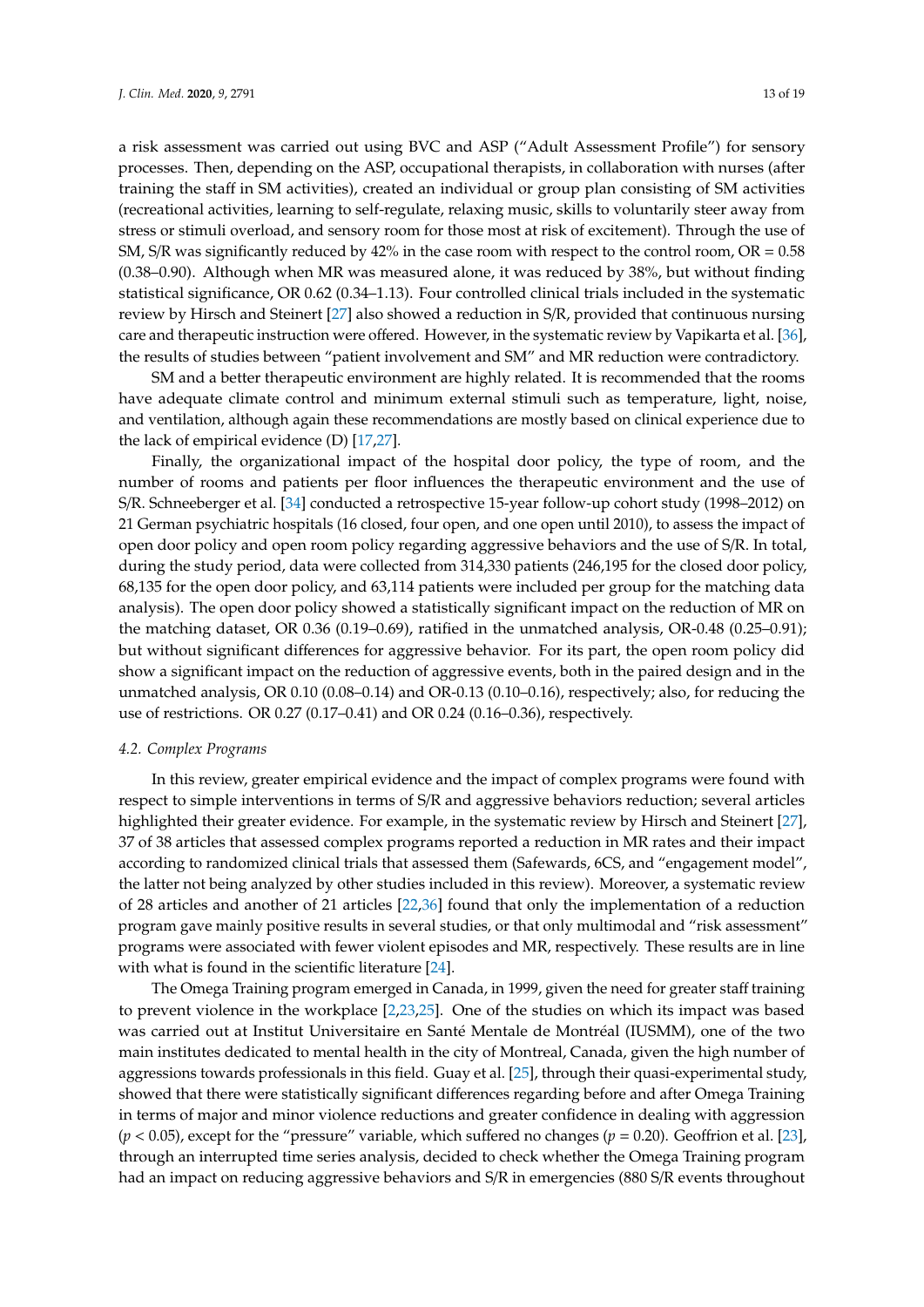the study) and psychiatric intensive care units (6993 S/R events). The resulting observations were a significant reduction in the use and duration of MR in intensive care units during and after training  $(p = 0.0157, p = 0.035,$  for the number of MRs, respectively), although without finding differences for the emergency room ( $p = 0.19$ ,  $p = 0.20$ , for the number of MRs, respectively), which they attributed to the constant volume of admissions and discharges, and to the intense activity in this plant that makes nurses less likely to forge a therapeutic relationship.

For the PMAV multimodal program, only one pretest-posttest trial was found, and therefore the evidence extracted in this review is limited. Long et al. [\[31\]](#page-17-31), by training nurses in PMAV based on the use of verbal de-escalation and prevention and involvement of patients in the management of risky behaviors, found significant differences only in decreased isolation between the two study periods ( $p < 0.01$ ). Although there were no significant differences in the number of MRs, there were regarding the duration of MR (27 min to 7 in period 2,  $p < 0.01$ ) and in the aggressive behavior rate towards objects or others, using the OAS ( $p = 0.034$  and 0.043, respectively), which indirectly affected the frequency of MR use.

The 6CS reduction program and its adaptations is the most widely used and covers the greatest amount of evidence available. Originally from the USA, it has been adopted and studied by different hospitals and rooms around the world (Finland, Australia, UK, and Spain) [\[24\]](#page-17-22). This review included four studies individually evaluating the "Six Core Strategy". Seven studies in the review by Hirsch and Steinert [\[27\]](#page-17-23) showed a positive association between the implementation of 6CS and a reduction of S/R and aggressive behavior. Framed within this systematic review and also included in the Clinical Practice Guidelines by Patel et al. [\[32\]](#page-18-12), the "cluster-randomized controlled trial of reducing seclusion and restraint in secured care of men with schizophrenia" was the first RCT to find a 30% to 15% reduction in S/R in the intervention rooms as compared with the control rooms that did not implement the 6CS (25–19%) ( $p < 0.001$ ). Thus, this clinical practice guide suggests its implementation. For his part, Guzman-Parra et al. [\[26\]](#page-17-30), in their study on the impact of an adaptation of the 6CS to the Spanish health environment, found that the likelihood of using mechanical restraints in a hospital admission significantly decreased,  $OR = 0.58$  (0.41–0.83). A reduction in the number of total MR hours was also found given the lower number of MRs used. Thus, the authors recommended the use of this scale in the context of Spanish psychiatry, although these results should be taken with caution, as no further studies to date were found that can contrast this information.

Of all the complex programs evaluated in this systematic review, "Safewards" is the most recent, but also the most promising given its strong theoretical evidence after a review of more than 1000 external studies [\[40\]](#page-18-14). It has also obtained a good assessment in this systematic review. "The Safewards cluster randomized controlled trial" by Bowers et al. [\[19\]](#page-17-19) was a RCT which analyzed the effectiveness of the package of 10 interventions proposed by Safewards to reduce conflict rates (according to the authors: verbal aggression, suicide attempts, alcohol use, escape attempts, etc.) and containment measures (forced medication, isolation, and physical restraint) in 31 psychiatric wards of 15 London hospitals. The study showed the following very promising and generalized results: In the 16 intervention rooms, the measurement achieved a significant 15% reduction in conflict rates (CI 95% 5.6–23.7%) and 24.6% in restraint rates (CI 95% =  $9.9-34.3%$ ) as compared with control rooms. Safewards was also very effective for reducing isolation in a controlled clinical trial of 44 MHHUs in Australia, as assessed by Hirsch and Steinert [\[27\]](#page-17-23).

As the use of MR is not contemplated in English psychiatry, this review includes two pretest-posttest studies to analyze its effectiveness with respect to MR and other environments [\[28](#page-17-24)[,35\]](#page-18-11). Stensgaard et al. [\[35\]](#page-18-11), found that a significant increase in the rate of CM use decreased (these were already decreasing before the implementation thanks to institutional efforts) from 1% to 3% following the implementation of "Safewards" (*p* < 0.001, CI 95% 2–5%), a decrease of 4% in the use of MR per trimester (*p* < 0.001, CI 95%: 3–5%) remained without differences after the program implementation  $(p = 0.4)$ . Moreover, the study by Baumgardt et al. [\[18\]](#page-17-27) (Germany) did not find significant differences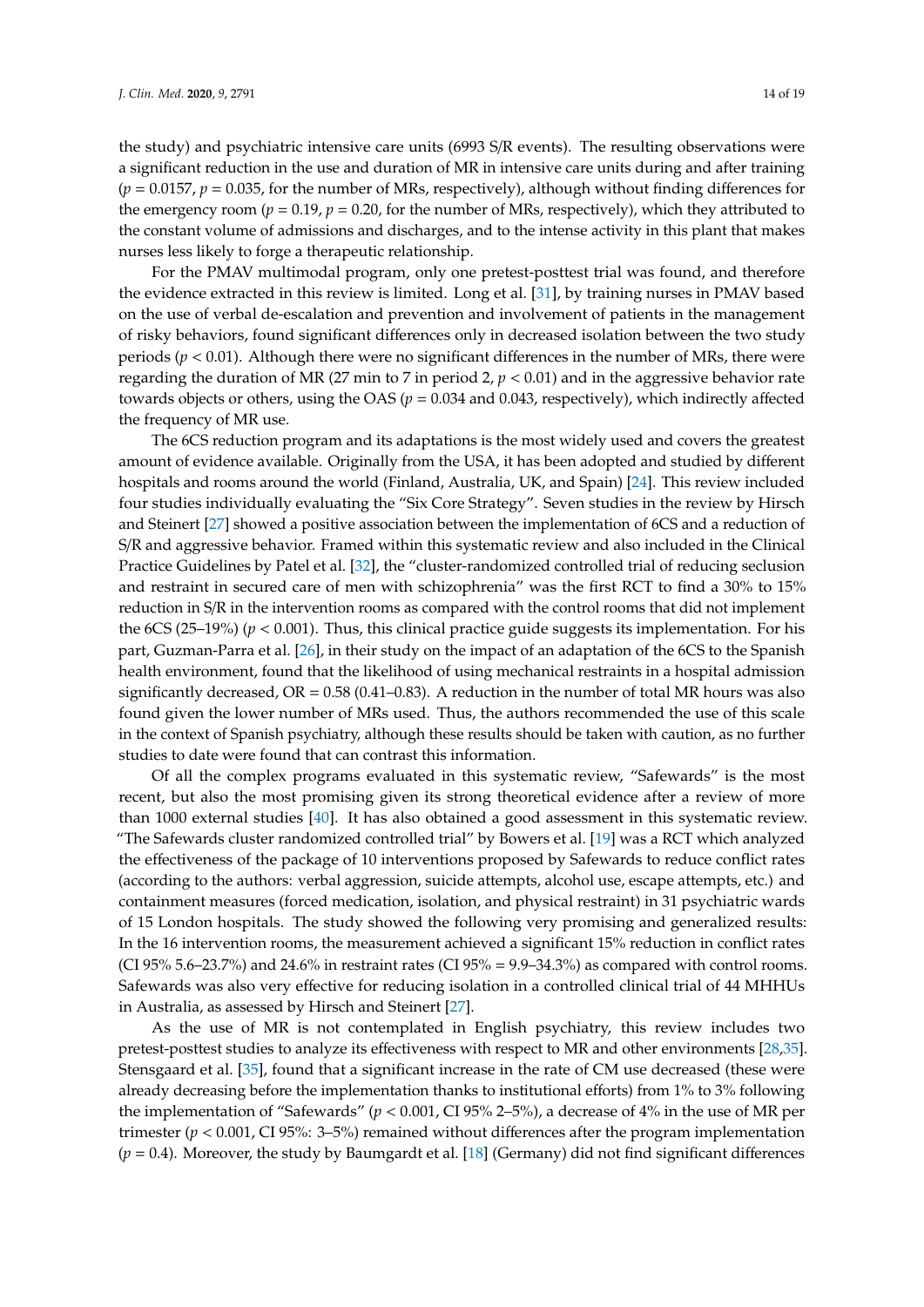in the use of MR either, in any of the study's two MHHUs (A and B), but only a significant reduction in the event room B and in the overall duration of CM ( $p = 0.03$  and  $p = 0.032$ , respectively).

In general, most of the analyzed interventions have shown favourable results, as long as their objectives have been the reduction of aggressive behavior and MR in general. Unfortunately, reducing restraints was not always possible, since most studies included them in all the CMs used, or those in which these were analyzed separately did not obtain statistical significance or the results between studies were not homogeneous. For example, in the case-control by Andersen et al. [\[16\]](#page-17-1) on SM, the intervention decreased overall S/R by 42%, and MR by 38%, although without finding significant differences for the latter, OR 0.62 (0.34–1.13). In the same line, in the study by Hvidhjelm et al. [\[28\]](#page-17-24), the use of BVC (as a predictor for patients at risk of violence) in combination with de-escalation techniques showed a 45% reduction in violence, and MR was only used in 2.4% of all interventions. This study did not find significant differences regarding the control group either. It was also in contradiction with other studies framed in this review [\[36\]](#page-18-0).

In this review, among all the individual interventions studied, verbal de-escalation techniques and risk assessment for the prediction of patients at risk of violence and reduction of MR have been highlighted, recommending their teaching and training to health professionals, and especially to MH nurses.

The combination of different measurements optimizes the efficiency that these would obtain separately, for example, using the BVC or DASA scale together with de-escalation techniques or "discussion with a nurse" [\[28](#page-17-24)[,29\]](#page-17-25), OAS-M and animal-assisted therapy [\[30\]](#page-17-26), BVC together with ASP in combination with sensory modulation [\[16\]](#page-17-1), or open door and open room policies along with decreased environmental stimuli [\[17,](#page-17-18)[27,](#page-17-23)[34\]](#page-18-10). It would also be interesting to inform patients about these therapies, as well as to involve them and their families in their care and responsibilities.

Therefore, it is believed that the use of complex S/R reduction programs that integrate several partial measures at the same time are those that best meet the study objectives.

The results of this study add to the "Safewards" model evidence base. This review has shown, on several occasions, its great ability to decrease aggressive behaviors and the use of S/R [\[19\]](#page-17-19), and even to reduce isolation [\[27\]](#page-17-23). However, since MR is not used in English psychiatry, it is again not possible to separately assess a potential reduction in MR, and when trying to implement this in other countries where its use is contemplated, unfortunately, "Safewards" shows no effectiveness for its reduction [\[28,](#page-17-24)[35\]](#page-18-11).

### <span id="page-14-0"></span>*4.3. Limitations*

One possible study limitation was to ignore written literature in languages other than those set out in the inclusion criteria. Another possible limitation is the criteria of 5 years back into the past, that is generally more extensive for this type of review. However, the review team considered it valid under consensus, because, before publication in 2015 of "The Safewards cluster randomized controlled trial" [\[19\]](#page-17-19), there were no previous RCTs on interventions to reduce AB or the use of coercive measures as a whole. Even regarding individual AB or restraint events (different CM separately), few RCTs have been developed. However, RCTs by Abderhalden [\[10\]](#page-16-9) and Van de Sande [\[11\]](#page-16-10) are still today of great impact on the dissemination of risk of violence structured assessment in the short term, not only to predict but also to be used as effective measures as regards CM. Finally, their results suggest that risk of violence assessment cannot imply, by themselves, an improvement in the clinical practice and, unfortunately, they do not either assess reducing MR exclusively, but they do regarding AB.

Despite the efforts made to obtain high-quality methodological trials, only five studies with control groups were included because, unlike studies with pharmacological interventions, blinding of staff is not possible, nor it is their formal randomization in clinical services environments that imply individual contact, as is the case of psychological and psychosocial therapeutic interventions. It is not possible either, many times, due to ethical, legal, and practical reasons, to obtain the informed consent of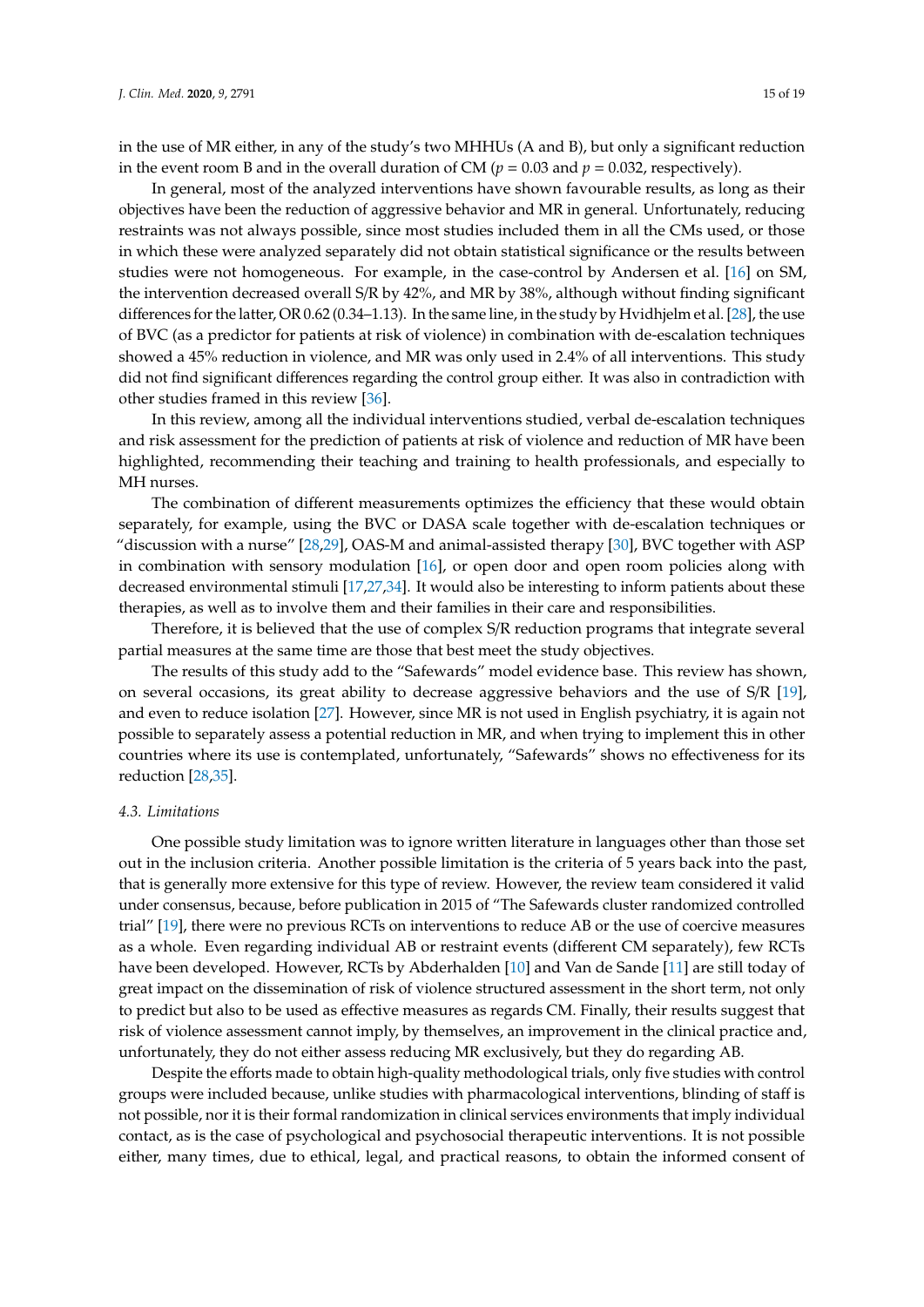patients who are temporarily or indefinitely unable to decide whether or not to participate in a clinical trial [\[9\]](#page-16-8). Thus, the need for studies with these characteristics is stated by most authors [\[24](#page-17-22)[,27\]](#page-17-23).

Thus, a large part of the studies included were quasi-experimental pretest-posttest studies based on observational studies and often retrospective designs without the need for consent from participants, and systematic reviews that highlighted the same limitation  $[24,27,33]$  $[24,27,33]$  $[24,27,33]$ . Due to the lack of control groups in these types of studies, several denoted some uncertainty regarding the actual cause of MR or aggressive behaviors reduction beyond the suggested intervention, which may possibly affect the generalisation of this study results.

In order not to draw biased conclusions, the following can be highlighted: being aware of the risk of bias in pretest-posttest design studies, the results were analyzed with great caution and as long as it was possible to contrast the information with other higher quality studies. Similarly, in order to avoid an overestimation of the effects of the interventions, both the results that found a decrease in the use of MR or de-escalation of aggressive behaviors and those that did not achieve significant differences were considered.

#### *4.4. Relevance for Clinical Practice*

On the basis of the findings of this study, we recommend adopting organizational strategies that promote a less restrictive and safer care policy and care culture, that reward teamwork, and that strengthen the patient-professional therapeutic alliance. In addition, health professionals should be aware and trained, especially nurses due to their closest contact with patients, and therefore being the most likely to benefit from these improvements.

# **5. Conclusions**

On the basis of the revised literature for the reduction of violent incidents and the use of MR in different mental health areas, the following conclusions are drawn: The approach towards an agitated or violent patient should begin with less coercive measures. Early detection through validated scales in order to conduct an objective risk assessment is essential in this regard in order to enhance less invasive measures. Staff training in verbal and non-verbal de-escalation techniques is recommended as a treatment of choice over MR. As preventive measures, the use of psychotherapies (AAT, CBT), the modulation of sensory stimuli, and the active participation of the patient in their own care, together with an analysis and compilation of adverse events, shows hopeful results regarding an overall reduction of coercive measures and better knowledge and awareness about their use. Since many of these measures are often part of more complex reduction programs, it is recommended that institutions develop and put them in place for their implementation.

The findings of this study broadly agree with the scientific literature, which emphasize that a combination of interventions to minimize the use of CM is necessary both individually and in terms of the involved organization, as well as the adoption of complex highly evidenced models [\[17,](#page-17-18)[21](#page-17-17)[,22](#page-17-21)[,24](#page-17-22)[,27](#page-17-23)[,32](#page-18-12)[,36,](#page-18-0)[41\]](#page-18-15).

In addition, the results of this study are in line with most experts on the matter who highlight the dramatic lack of RCTs that determine the actual efficacy of alternative measures to the use of MR and, similar to this study, encourage the urgent need for further research with greater methodological rigour [\[9](#page-16-8)[–13,](#page-16-12)[19](#page-17-19)[,20](#page-17-20)[,22](#page-17-21)[,24](#page-17-22)[,25](#page-17-29)[,33,](#page-18-9)[42\]](#page-18-16).

The goal of "reducing force in mental health care with the help of guidelines" is the objective of a large-scale multicentre group RCT currently in process, which, since 2019, is being held at 52 German MHHUs is precisely the one stated above [\[42\]](#page-18-16). From a list of 12 interventions, of which the vast majority have previously been evaluated by the literature and in this review (risk assessment via BVC, standardized registration of adverse events on CM, training in de-escalation techniques, patient participation, implementation in the 6CS room, Safewards, etc.), intervention rooms should choose two or three of these with the aim of successfully reducing the use of CM (MR, isolation, physical restriction, and forced medication), without an increase in the number of violent incidents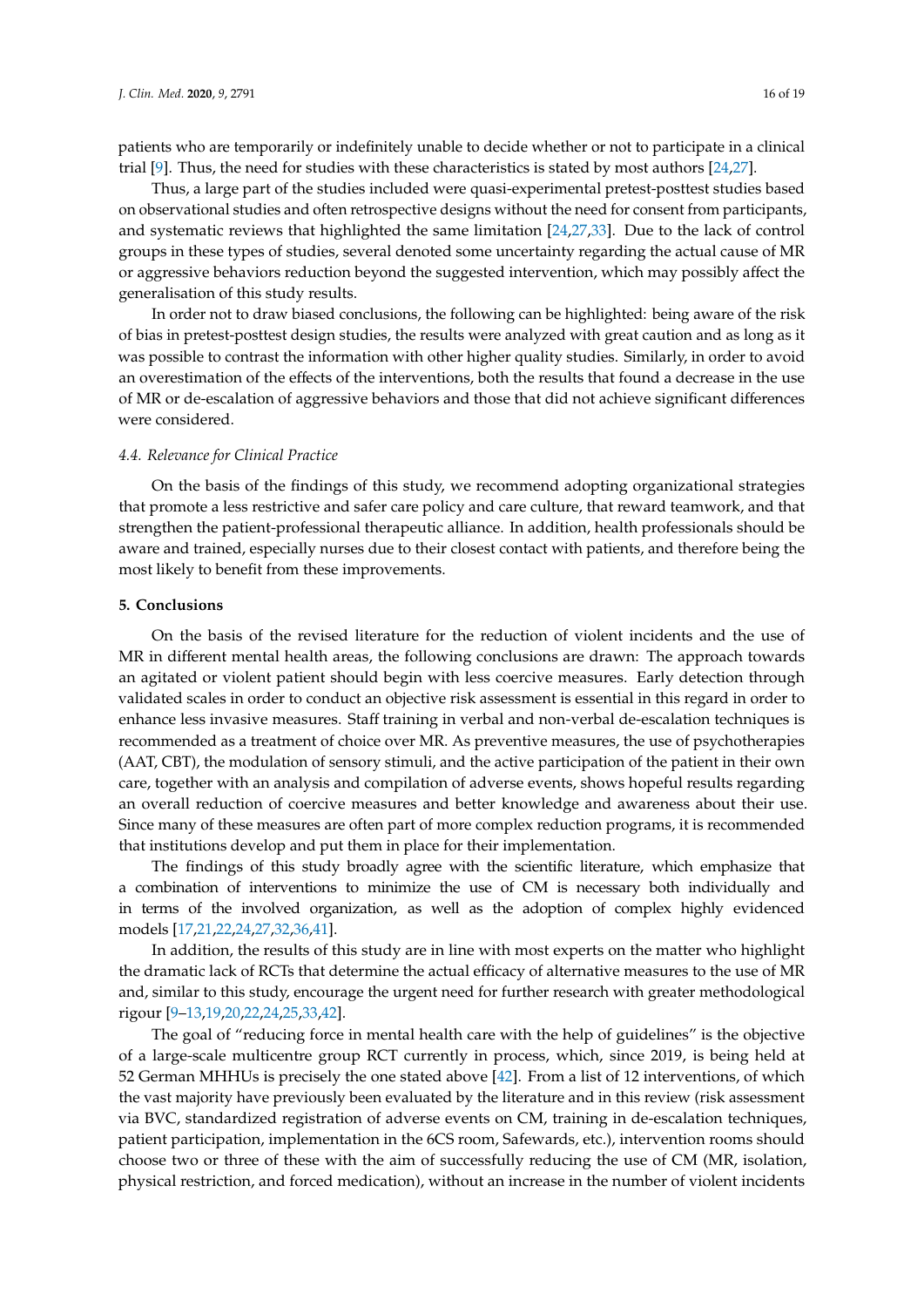due to the reduction in the use of these measures. Many hopes have been placed on this study so that it can finally provide better technical scientific standards and the correct use of alternative coercive measures for the management of agitated and violent psychiatric patients in the very near future.

**Author Contributions:** Conceptualization, D.F.-C., J.G.-S., J.F.-R., J.M.-P. and J.J.G.-I.; Data curation, D.F.-C., J.G.-S., B.P.-C. and J.J.G.-I.; Formal analysis, D.F.-C., J.G.-S., J.F.-R., J.M.-P., B.P.-C. and J.J.G.-I.; Investigation, D.-C.-F., J.G.-S., J.F.-R., J.M.-P., B.P.-C. and J.J.G.-I.; Methodology, D.F.-C., J.G.-S., J.F.-R., J.M.-P., B.P.-C. and J.J.G.-I.; Project administration, D.F.-C. and J.G.-C.; Resources, D.F.-C., J.G.-S., J.F.-R., J.M.-P. and J.J.G.-I.; Software, J.F.-R.; Supervision, D.F.-C., J.G.-S. and J.J.G.-I.; Validation, D.F.-C. and J.G.-S.; Visualization, D.F.-C., J.G.-S., J.F.-R. and J.J.G.-I.; Writing—original draft, D.F.-C., J.G.-S., J.M.-P., B.P.-C. and J.J.G.-I.; Writing—review and editing, D.F.-C., J.G.-S., J.F.-R., J.M.-P., B.P.-C. and J.J.G.-I. All authors have read and agreed to the published version of the manuscript.

**Funding:** This research received no external funding.

**Conflicts of Interest:** The authors declare no conflict of interest.

# **References**

- <span id="page-16-0"></span>1. San, L.; Marksteiner, J.; Zwanzger, P.; Figuero, M.A.; Toledo-Romero, F.; Kyropoulos, G.; Bessa-Peixoto, A.; Chirita, R.; Boldeanu, A. State of Acute Agitation at Psychiatric Emergencies in Europe: The STAGE Study. *Clin. Pract. Epidemiol. Ment. Health* **2016**, *12*, 75–86. [\[CrossRef\]](http://dx.doi.org/10.2174/1745017901612010075) [\[PubMed\]](http://www.ncbi.nlm.nih.gov/pubmed/27857778)
- <span id="page-16-1"></span>2. The Joint Commission. Quick Safety Issue 47: De-Escalation in Health Care. 2019. Available online: https://[www.jointcommission.org](https://www.jointcommission.org/resources/news-and-multimedia/newsletters/newsletters/quick-safety/quick-safety-47-deescalation-in-health-care/)/resources/news-and-multimedia/newsletters/newsletters/quick-safety/ [quick-safety-47-deescalation-in-health-care](https://www.jointcommission.org/resources/news-and-multimedia/newsletters/newsletters/quick-safety/quick-safety-47-deescalation-in-health-care/)/ (accessed on 28 July 2020).
- <span id="page-16-2"></span>3. Yudofsky, S.C.; Silver, J.M.; Jackson, W.; Endicott, J.; Williams, D. The Overt Aggression Scale for the objective rating of verbal and physical aggression. *Am. J. Psychiatry* **1986**, *143*, 35–39. [\[CrossRef\]](http://dx.doi.org/10.1176/ajp.143.1.35) [\[PubMed\]](http://www.ncbi.nlm.nih.gov/pubmed/3942284)
- <span id="page-16-3"></span>4. Kersting, X.A.K.; Hirsch, S.; Steinert, T. Physical Harm and Death in the Context of Coercive Measures in Psychiatric Patients: A Systematic Review. *Front. Psychiatry* **2019**, *10*, 400. [\[CrossRef\]](http://dx.doi.org/10.3389/fpsyt.2019.00400) [\[PubMed\]](http://www.ncbi.nlm.nih.gov/pubmed/31244695)
- <span id="page-16-4"></span>5. Chieze, M.; Hurst, S.; Kaiser, S.; Sentissi, O. Effects of Seclusion and Restraint in Adult Psychiatry: A Systematic Review. *Front. Psychiatry* **2019**, *10*, 491. [\[CrossRef\]](http://dx.doi.org/10.3389/fpsyt.2019.00491) [\[PubMed\]](http://www.ncbi.nlm.nih.gov/pubmed/31404294)
- <span id="page-16-5"></span>6. Szmukler, G.; Daw, R.; Callard, F. Mental health law and the UN Convention on the rights of Persons with Disabilities. *Int. J. Law Psychiatry* **2014**, *37*, 245–252. [\[CrossRef\]](http://dx.doi.org/10.1016/j.ijlp.2013.11.024)
- <span id="page-16-6"></span>7. Kalisova, L.; Raboch, J.; Nawka, A.; Sampogna, G.; Cihal, L.; Kallert, T.W.; Onchev, G.; Karastergiou, A.; del Vecchio, V.; Kiejna, A.; et al. Do patient and ward-related characteristics influence the use of coercive measures? Results from the EUNOMIA international study. *Soc. Psychiatry Psychiatr. Epidemiol.* **2014**, *49*, 1619–1629. [\[CrossRef\]](http://dx.doi.org/10.1007/s00127-014-0872-6)
- <span id="page-16-7"></span>8. Vedana, K.G.G.; da Silva, D.M.; Ventura, C.A.A.; Giacon, B.C.C.; Zanetti, A.C.G.; Miasso, A.I.; Borges, T.L. Physical and mechanical restraint in psychiatric units: Perceptions and experiences of nursing staff. *Arch. Psychiatr. Nurs.* **2018**, *32*, 367–372. [\[CrossRef\]](http://dx.doi.org/10.1016/j.apnu.2017.11.027)
- <span id="page-16-8"></span>9. Hockenhull, J.C.; Whittington, R.; Leitner, M.; Barr, W.; McGuire, J.; Cherry, M.G.; Flentje, R.; Quinn, B.; Dundar, Y.; Dickson, R. A systematic review of prevention and intervention strategies for populations at high risk of engaging in violent behaviour: Update 2002–8. *Health Technol. Assess.* **2012**, *16*, 1–152. [\[CrossRef\]](http://dx.doi.org/10.3310/hta16030)
- <span id="page-16-9"></span>10. Abderhalden, C.; Needham, I.; Dassen, T.; Halfens, R.; Haug, H.J.; Fischer, J.E. Structured risk assessment and violence in acute psychiatric wards: Randomised controlled trial. *Br. J. Psychiatry* **2008**, *193*, 44–50. [\[CrossRef\]](http://dx.doi.org/10.1192/bjp.bp.107.045534)
- <span id="page-16-10"></span>11. Van de Sande, R.; Nijman, H.L.; Noorthoorn, E.O.; Wierdsma, A.I.; Hellendoorn, E.; van der Staak, C.; Mulder, C.L. Aggression and seclusion on acute psychiatric wards: Effect of short-term risk assessment. *Br. J. Psychiatry* **2011**, *199*, 473–478. [\[CrossRef\]](http://dx.doi.org/10.1192/bjp.bp.111.095141) [\[PubMed\]](http://www.ncbi.nlm.nih.gov/pubmed/22016437)
- <span id="page-16-11"></span>12. Du, M.; Wang, X.; Yin, S.; Shu, W.; Hao, R.; Zhao, S.; Rao, H.; Yeung, W.L.; Jayaram, M.B.; Xia, J. De-escalation techniques for psychosis-induced aggression or agitation. *Cochrane Database Syst. Rev.* **2017**. [\[CrossRef\]](http://dx.doi.org/10.1002/14651858.CD009922.pub2) [\[PubMed\]](http://www.ncbi.nlm.nih.gov/pubmed/28368091)
- <span id="page-16-12"></span>13. Spencer, S.; Johnson, P.; Smith, I.C. De-escalation techniques for managing non-psychosis induced aggression in adults. *Cochrane Database Syst. Rev.* **2018**. [\[CrossRef\]](http://dx.doi.org/10.1002/14651858.CD012034.pub2) [\[PubMed\]](http://www.ncbi.nlm.nih.gov/pubmed/30019748)
- <span id="page-16-13"></span>14. Moher, D.; Liberati, A.; Tetzlaff, J.; Altman, D.G.; PRISMA Group. Preferred reporting items for systematic reviews and meta-analyses: The PRISMA statements. *PLoS Med.* **2009**, *6*, e1000097. [\[CrossRef\]](http://dx.doi.org/10.1371/journal.pmed.1000097)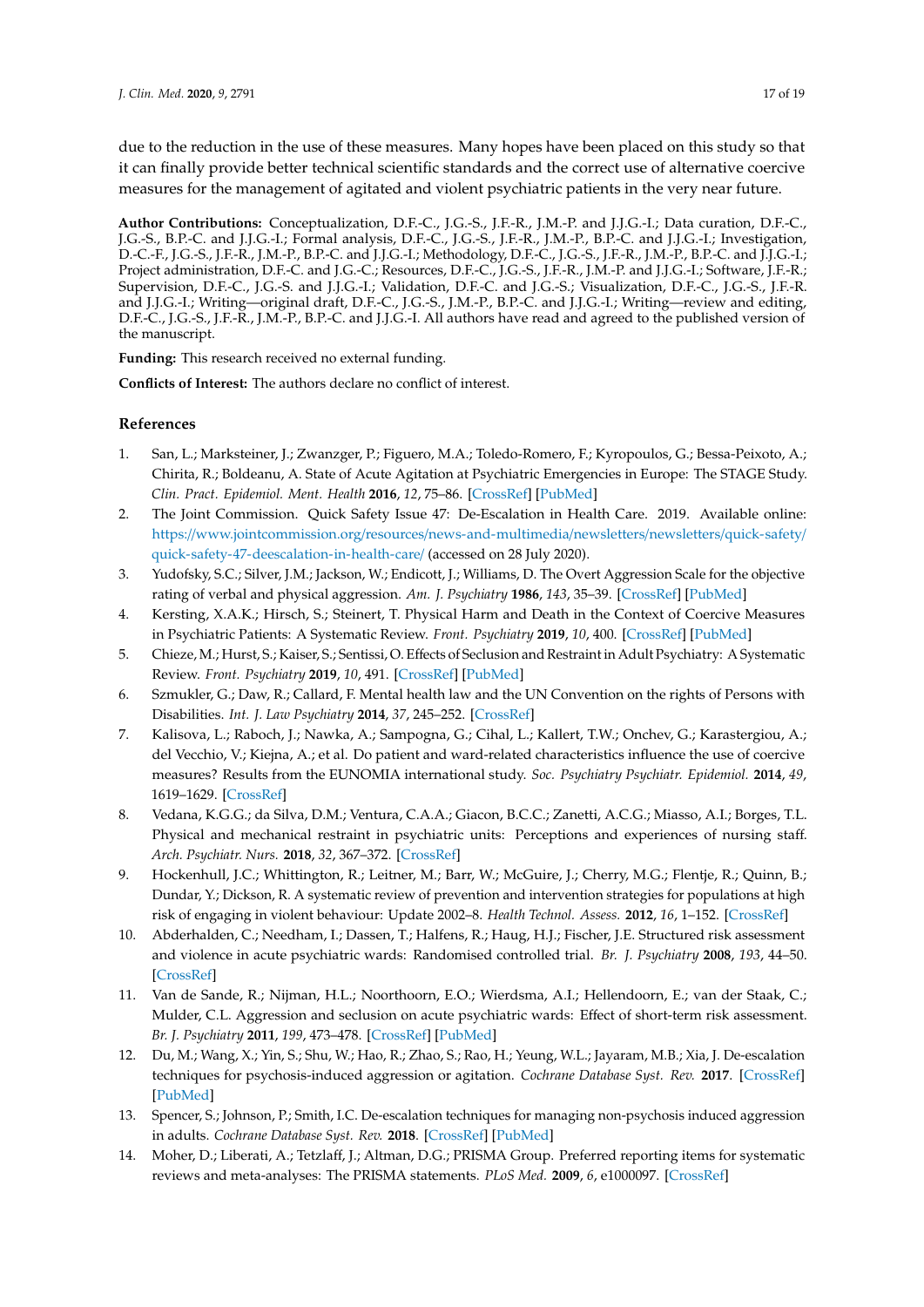- <span id="page-17-14"></span><span id="page-17-13"></span><span id="page-17-12"></span><span id="page-17-4"></span><span id="page-17-3"></span><span id="page-17-2"></span><span id="page-17-0"></span>15. Rodríguez-Calero, M.A.; Villafáfila-Gomila, C.J.; Sastre-Fullana, P. Advanced practice nurses and evidence-based practice. An opportunity for change. *Enfermería Clínica (English Edition)* **2019**, *29*, 119–124. [\[CrossRef\]](http://dx.doi.org/10.1016/j.enfcle.2018.12.005)
- <span id="page-17-15"></span><span id="page-17-1"></span>16. Andersen, C.; Kolmos, A.; Andersen, K.; Sippel, V.; Stenager, E. Applying sensory modulation to mental health inpatient care to reduce seclusion and restraint: A case control study. *Nord. J. Psychiatry* **2017**, *71*, 525–528. [\[CrossRef\]](http://dx.doi.org/10.1080/08039488.2017.1346142)
- <span id="page-17-18"></span><span id="page-17-5"></span>17. Baldacara, L.; Ismael, F.; Leite, V.; Pereira, L.A.; dos Santos, R.M.; Gomes Junior, V.P.; Calfat, E.L.B.; Diaz, A.P.; Perico, C.A.M.; Porto, D.M.; et al. Brazilian guidelines for the management of psychomotor agitation. Part 1. Non-pharmacological approach. *Rev. Bras. Psiquiatr.* **2018**, *41*, 153–167. [\[CrossRef\]](http://dx.doi.org/10.1590/1516-4446-2018-0163)
- <span id="page-17-27"></span><span id="page-17-16"></span>18. Baumgardt, J.; Jäckel, D.; Helber-Böhlen, H.; Stiehm, N.; Morgenstern, K.; Voigt, A.; Schöppe, E.; Mc Cutcheon, A.K.; Lecca, E.; Löhr, M.; et al. Preventing and Reducing Coercive Measures-An Evaluation of the Implementation of the Safewards Model in Two Locked Wards in Germany. *Front. Psychiatry* **2019**, *10*, 340. [\[CrossRef\]](http://dx.doi.org/10.3389/fpsyt.2019.00340)
- <span id="page-17-19"></span><span id="page-17-6"></span>19. Bowers, L.; James, K.; Quirk, A.; Simpson, A.; Stewart, D.; Hodsoll, J. Reducing conflict and containment rates on acute psychiatric wards: The Safewards cluster randomised controlled trial. *Int. J. Nurs. Stud.* **2015**, *52*, 1412–1422, Corrigendum in **2016**, *58*, 102. [\[CrossRef\]](http://dx.doi.org/10.1016/j.ijnurstu.2015.05.001)
- <span id="page-17-20"></span><span id="page-17-7"></span>20. Dahm, K.T.; Steiro, A.K.; Leiknes, K.A.; Hussum, T.L.; Kirkehei, I.; Dalsbo, T.K.; Brurberg, K.G. *Interventions for Reducing Seclusion and Restraint in Mental Health Care for Adults: A Systematic Review*; Knowledge Centre for the Health Services at the Norwegian Institute of Public Health (NIPH): Oslo, Norway, 2017.
- <span id="page-17-17"></span>21. Garriga, M.; Pacchiarotti, I.; Kasper, S.; Zeller, S.L.; Allen, M.H.; Vázquez, G.; Baldaçara, L.; San, L.; McAllister-Williams, R.H.; Fountoulakis, K.N.; et al. Assessment and management of agitation in psychiatry: Expert consensus. *World J. Biol. Psychiatry* **2016**, *17*, 86–128. [\[CrossRef\]](http://dx.doi.org/10.3109/15622975.2015.1132007)
- <span id="page-17-21"></span><span id="page-17-9"></span><span id="page-17-8"></span>22. Gaynes, B.N.; Brown, C.L.; Lux, L.J.; Brownley, K.A.; Van Dorn, R.A.; Edlund, M.J.; Coker-Schwimmer, E.; Palmieri Weber, R.; Sheitman, B.; Zarzar, T.; et al. Preventing and De-escalating Aggressive Behavior Among Adult Psychiatric Patients: A Systematic Review of the Evidence. *Psychiatr. Serv.* **2017**, *68*, 819–831. [\[CrossRef\]](http://dx.doi.org/10.1176/appi.ps.201600314) [\[PubMed\]](http://www.ncbi.nlm.nih.gov/pubmed/28412887)
- <span id="page-17-28"></span><span id="page-17-10"></span>23. Geoffrion, S.; Goncalves, J.; Giguere, C.E.; Guay, S. Impact of a Program for the Management of Aggressive Behaviors on Seclusion and Restraint Use in Two High-Risk Units of a Mental Health Institute. *Psychiatr. Q.* **2018**, *89*, 95–102. [\[CrossRef\]](http://dx.doi.org/10.1007/s11126-017-9519-6)
- <span id="page-17-22"></span><span id="page-17-11"></span>24. Goulet, M.H.; Larue, C.; Dumais, A. Evaluation of seclusion and restraint reduction programs in mental health: A systematic review. *Aggress. Violent Behav.* **2017**, *34*, 139–146. [\[CrossRef\]](http://dx.doi.org/10.1016/j.avb.2017.01.019)
- <span id="page-17-29"></span>25. Guay, S.; Goncalves, J.; Boyer, R. Evaluation of an Education and Training Program to Prevent and Manage Patients' Violence in a Mental Health Setting: A Pretest-Posttest Intervention Study. *Healthcare* **2016**, *4*, 49. [\[CrossRef\]](http://dx.doi.org/10.3390/healthcare4030049) [\[PubMed\]](http://www.ncbi.nlm.nih.gov/pubmed/27490582)
- <span id="page-17-30"></span>26. Guzman-Parra, J.; Aguilera Serrano, C.; Garcia-Sanchez, J.A.; Pino-Benítez, I.; Alba-Vallejo, M.; Moreno-Küstner, B.; Mayoral-Cleries, F. Effectiveness of a Multimodal Intervention Program for Restraint Prevention in an Acute Spanish Psychiatric Ward. *Am. Psychiatr. Nurses Assoc.* **2016**, *22*, 233–241. [\[CrossRef\]](http://dx.doi.org/10.1177/1078390316644767) [\[PubMed\]](http://www.ncbi.nlm.nih.gov/pubmed/27122483)
- <span id="page-17-23"></span>27. Hirsch, S.; Steinert, T. Measures to Avoid Coercion in Psychiatry and Their Efficacy. *Dtsch. Arztebl. Int.* **2019**, *116*, 336–343. [\[CrossRef\]](http://dx.doi.org/10.3238/arztebl.2019.0336) [\[PubMed\]](http://www.ncbi.nlm.nih.gov/pubmed/31288909)
- <span id="page-17-24"></span>28. Hvidhjelm, J.; Sestoft, D.; Skovgaard, L.T.; Rasmussen, K.; Almvik, R.; Bue Bjorner, J. Aggression in Psychiatric Wards: Effect of the Use of a Structured Risk Assessment. *Issues Ment. Health Nurs.* **2016**, *37*, 960–967. [\[CrossRef\]](http://dx.doi.org/10.1080/01612840.2016.1241842) [\[PubMed\]](http://www.ncbi.nlm.nih.gov/pubmed/27901619)
- <span id="page-17-25"></span>29. Kaunomaki, J.; Jokela, M.; Kontio, R.; Laiho, T.; Sailas, E.; Lindberg, N. Interventions following a high violence risk assessment score: A naturalistic study on a Finnish psychiatric admission ward. *BMC Health Serv. Res.* **2017**, *17*, 26. [\[CrossRef\]](http://dx.doi.org/10.1186/s12913-016-1942-0)
- <span id="page-17-26"></span>30. Nurenberg, J.R.; Schleifer, S.J.; Shaffer, T.M.; Yellin, M.; Desai, P.J.; Amin, R.; Bouchard, A.; Montalvo, C. Animal-assisted therapy with chronic psychiatric inpatients: Equine-assisted psychotherapy and aggressive behavior. *Psychiatr. Serv.* **2015**, *66*, 80–86. [\[CrossRef\]](http://dx.doi.org/10.1176/appi.ps.201300524)
- <span id="page-17-31"></span>31. Long, C.; Afford, M.; Harris, R.; Dolley, O. Training in de-escalation: An effective alternative to restrictive interventions in a secure service for women. *J. Psychiatr. Intensive Care* **2016**, *12*, 11–18. [\[CrossRef\]](http://dx.doi.org/10.20299/jpi.2016.008)